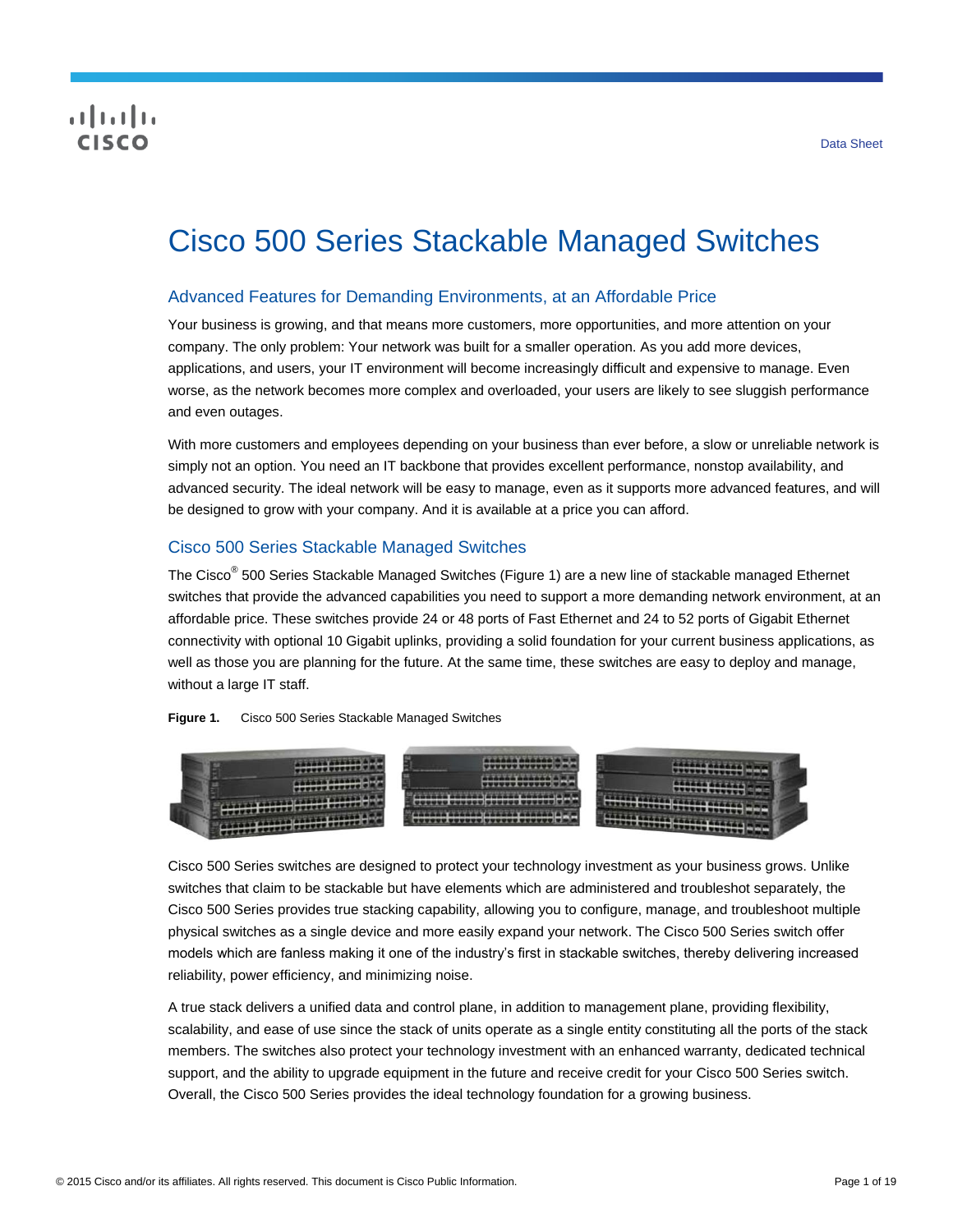# Features and Benefits

Cisco 500 Series switches provide the advanced feature set that growing businesses require, and that highbandwidth applications and technologies demand. These switches can improve the availability of your critical applications, protect your business information, and optimize your network bandwidth to more effectively deliver information and support applications. The switches provide the following benefits.

#### **Easy Deployment and Use**

Cisco 500 Series switches are designed to be easy to use and manage by small businesses or the partners that serve them. They feature:

- Simple-to-use graphical interfaces reduce the time required to deploy, troubleshoot, and manage the network and allow you to support sophisticated capabilities without increasing IT head count.
- The switches also support Textview, a full command-line interface (CLI) option for partners that prefer it.
- Using Auto Smartports intelligence, the switch can detect a network device connected to any port and automatically configure the optimal security, quality of service (QoS), and availability on that port.
- Cisco Discovery Protocol (CDP) discovers Cisco devices and allows devices to share critical configuration information, simplifying network setup and integration.
- Support for Simple Network Management Protocol (SNMP) allows you to set up and manage your switches and other Cisco devices remotely from a network management station, improving IT workflow and mass configurations.
- The Cisco FindIT utility, which works through a simple toolbar on the user's web browser, discovers Cisco devices in the network and displays basic information, such as serial numbers and IP addresses, to aid in configuration and deployment. (For more information, and to download this free utility, please visit [http://www.cisco.com/go/findit.\)](http://www.cisco.com/go/findit)

#### **High Reliability and Resiliency**

In a growing business where 24x7 availability is critical, you need to assure that employees can always access the data and resources they need. In these environments, stackable switches can play an important role in eliminating downtime and improving network resiliency. For example, if a switch within a Cisco 500 Series stack fails, another switch immediately takes over, keeping your network up and running. You can also replace individual devices in the stack without taking your network offline or affecting employee productivity.

The Cisco 500X models provide an additional layer of resiliency with support for the Virtual Router Redundancy Protocol (VRRP). VRRP lets you extend the same resiliency that stacking provides for individual switches to complete network domains. By running VRRP between two stacks, you can instantly cut over from one stack to another in the event of a problem, and continue operating even after a failure.

The Cisco 500 Series also supports dual images, allowing you to perform software upgrades without having to take the network offline or worry about the network going down during the upgrade.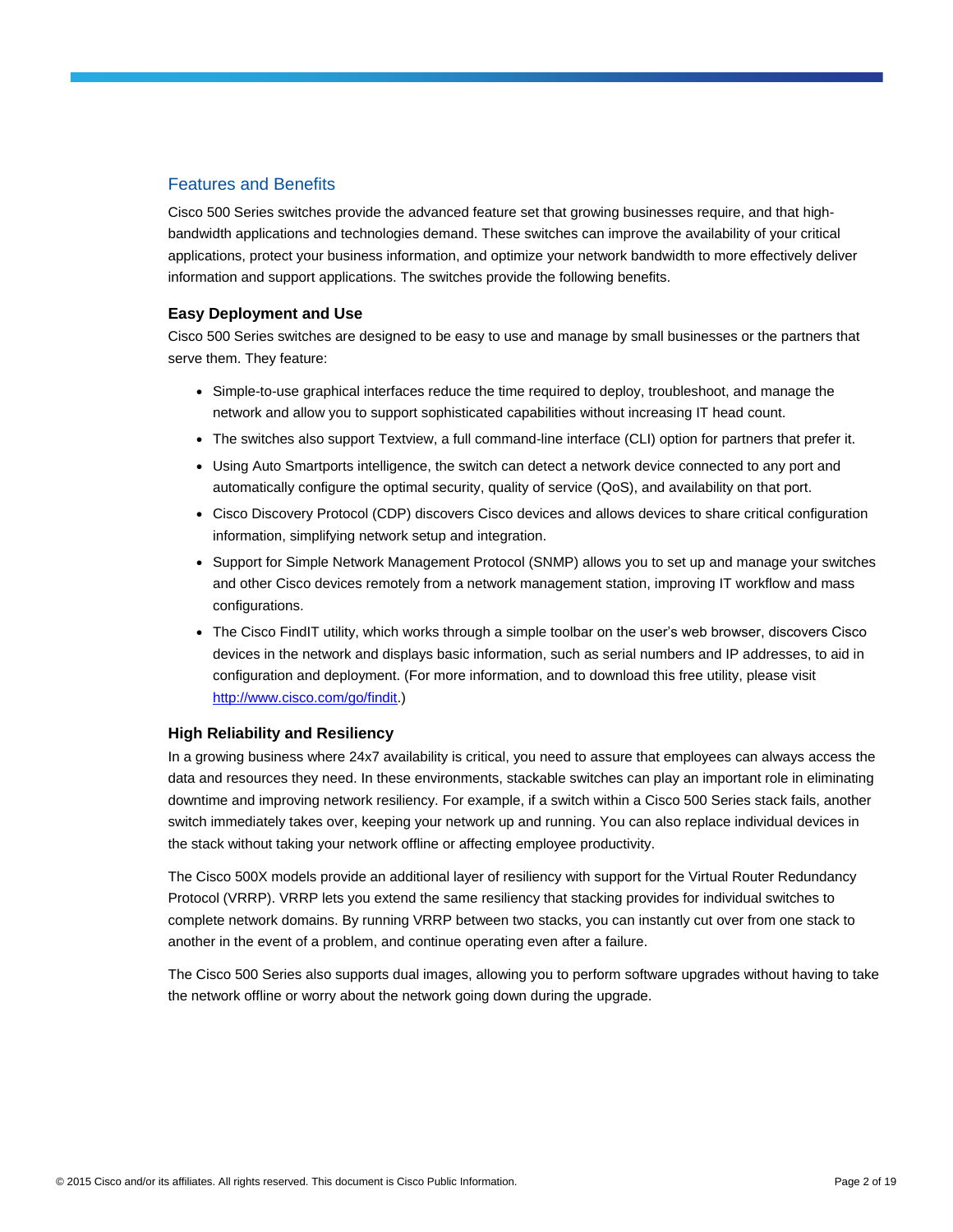## **Simplified IT Operation**

Cisco 500 Series switches help optimize your IT operations with built-in features that simplify and streamline day-to-day network operation:

- True stacking allows you to troubleshoot, configure, and manage multiple physical switches as a single entity.
- Unlike other stacking switches that require uniform configurations, the Cisco 500 Series allows you to mix Fast Ethernet, Gigabit Ethernet, and 10 Gigabit Ethernet models in a single stack, providing total flexibility without sacrificing manageability.
- Cisco switches use common chipsets/software across all switching portfolios, so all Cisco switches within a category support the same feature set - making it easier to manage and support all switches across the network.

## **True Stacking**

Some switches claim to support stacking but in practice support only "clustering" - meaning that each switch must still be managed and configured individually. Cisco 500 Series switches provide true stacking capability, allowing you to configure, manage, and troubleshoot all switches in a stack as a single unit, with a single IP address.

A true stack delivers a unified data and control plane, in addition to management plane, providing flexibility, scalability, and ease of use since the stack of units operate as a single entity constituting all the ports of the stack members. This capability can radically reduce complexity in a growing network environment while improving the resiliency and availability of network applications. True stacking also provides other cost savings and administrative benefits through features such as cross-stack QoS, VLANs, and port mirroring, which clustered switches can't support.

## **Strong Security**

Cisco 500 Series switches provide the advanced security features you need to protect your business data and keep unauthorized users off the network:

- Embedded Secure Sockets Layer (SSL) encryption protects management data traveling to and from the switch.
- Extensive access control lists (ACLs) restrict sensitive portions of the network to keep out unauthorized users and guard against network attacks.
- Guest VLANs let you provide Internet connectivity to nonemployee users while isolating critical business services from guest traffic.
- Support for advanced network security applications such as IEEE 802.1X port security tightly limits access to specific segments of your network. Web based authentication provides a consistent interface to authenticate all types of host devices and operating systems, without the complexity of deploying IEEE 802.1X clients on each endpoint.
- Advanced defense mechanisms, including dynamic Address Resolution Protocol (ARP) inspection, IP Source Guard, and Dynamic Host Configuration Protocol (DHCP) snooping, detect and block deliberate network attacks. Combinations of these protocols are also referred to as IPMB (IP-MAC- port binding).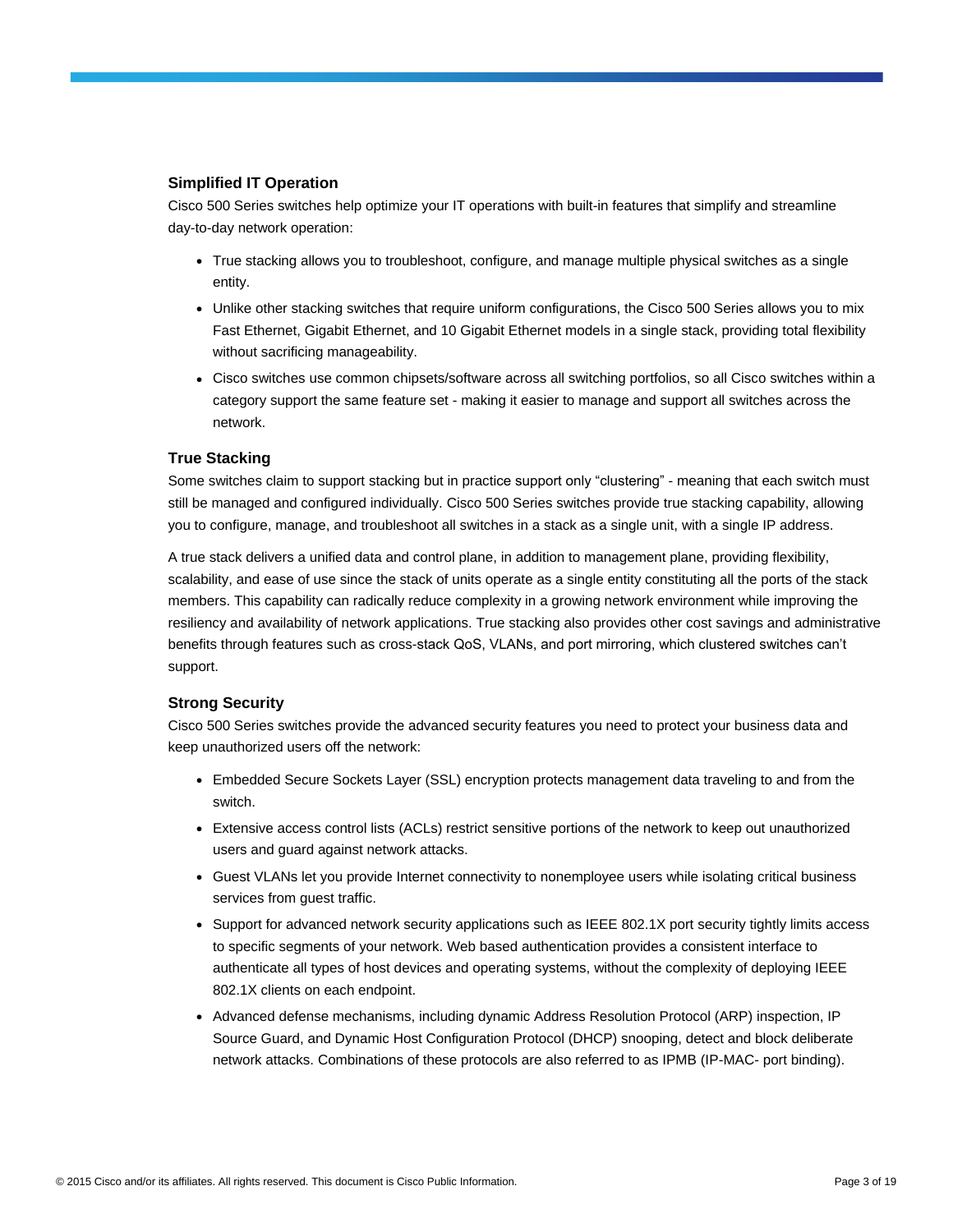- IPv6 First Hop Security extends the advanced threat protection to IPv6. This comprehensive security suite includes ND inspection, RA guard, DHCPv6 guard and neighbor binding integrity check, providing unparalleled protection against a vast range of address spoofing and man in the middle attack on IPv6 networks.
- Time based ACLs and Port Operation restrict access to the network during predesignated times, such as business hours.
- Uniform MAC address-based security can be applied automatically to mobile users as they roam between wireless access points.
- Secure Core Technology (SCT) helps ensure that the switch is able to process management traffic in the face of a denial of service attack.
- Private VLAN Edge (PVE) provides Layer 2 isolation between devices on the same VLAN.
- Storm control can be applied to broadcast, multicast, and unknown unicast traffic.
- Protection of management sessions using Radius, TACACS+ and local database authentication as well as secure management sessions over SSL, SSH, and SNMPv3.
- DoS (denial-of-service) attack prevention maximizes network uptime in the presence of an attack.

#### **Networkwide Automatic Voice Deployment**

Using a combination of CDP, LLDP-MED, Auto Smartports, and VSDP (Voice Services Discovery Protocol - a unique Cisco protocol), customers can deploy an end-to-end voice network dynamically. The switches in the network automatically converge around a single voice VLAN and QoS parameters and then propagate them out to the phones on the ports where they are discovered. For example, automated voice VLAN capabilities let you plug any IP phone (including third-party phones) into your IP telephony network and receive an immediate dial tone. The switch automatically configures the device with the right VLAN and QoS parameters to prioritize voice traffic.

#### **High-Power Power over Ethernet Plus (PoE+)**

Cisco 500 Series switches support the Power over Ethernet Plus (PoE+) standard (IEEE 802. at), providing up to 30 watts per port. The power is managed in a smart fashion such that only the amount of power the endpoint needs is delivered to it and not wasted. As a result, the switches can support devices that require more power, such as dual-band 802.11n wireless access points, video-based IP phones, surveillance cameras, and more.

PoE capabilities simplify the deployment of advanced technologies by allowing you to connect and power network endpoints over a single Ethernet cable, without having to install separate power supplies. Cisco 500 Series switches are also fully backwards compatible with IEEE 802.11af PoE and previous- generation Cisco legacy PoE protocols.

#### **IPv6 Support**

As the IP address scheme evolves to accommodate a growing number of network devices, the Cisco 500 Series can support the transition to the next generation of networking and operating systems such as Windows 7, Vista, and Linux. These switches continue to support previous-generation IPv4, allowing you to evolve to the new IPv6 standard at your own pace, and helping ensure that your current network will continue to support your business applications in the future. Cisco 500 Series switches have successfully completed rigorous IPv6 testing and have received the USGv6 and IPv6 Gold certification.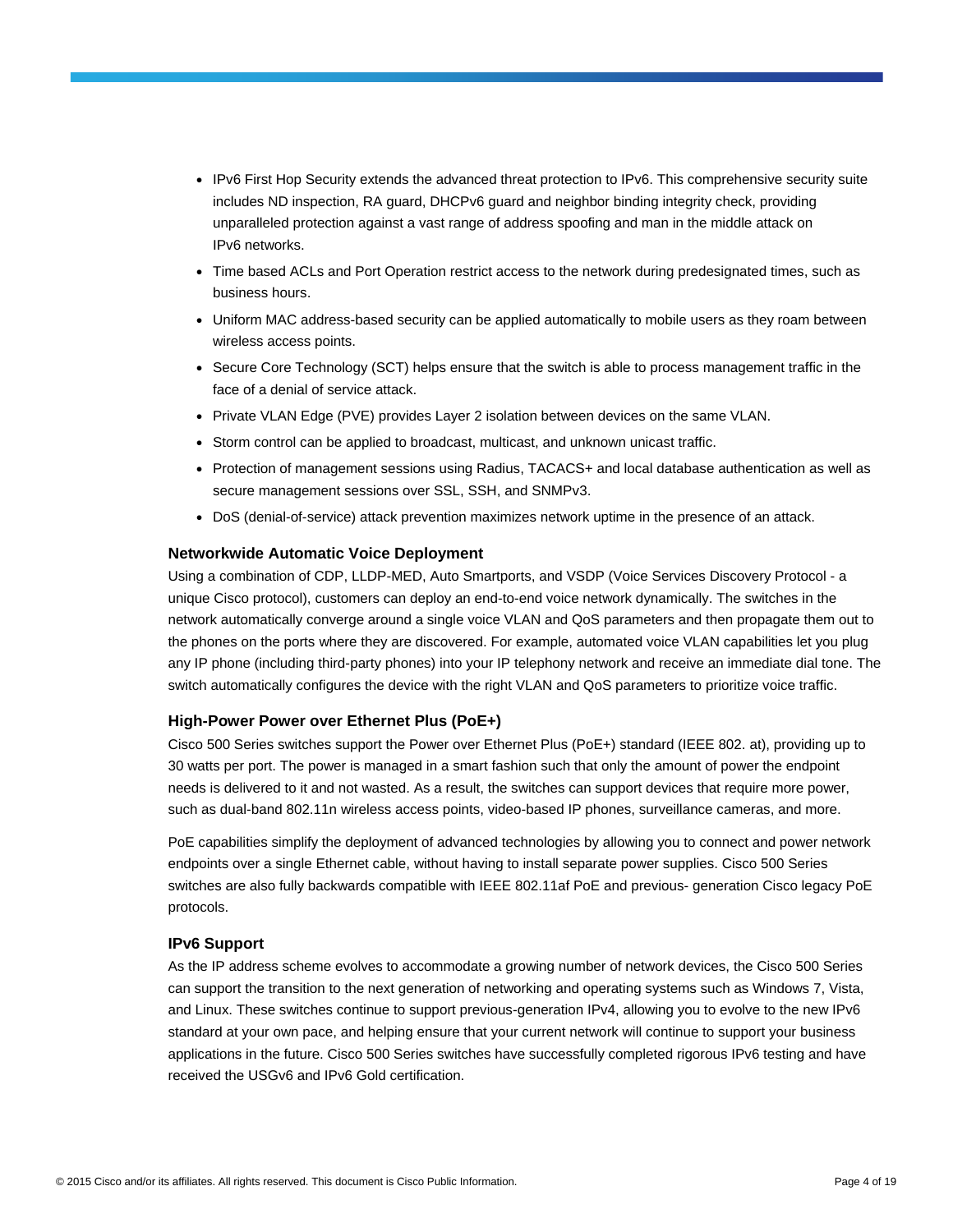#### **Advanced Layer 3 Traffic Management**

The Cisco 500 Series enables a more advanced set of traffic management capabilities to help growing businesses organize their networks more effectively and efficiently. For example, the switches provide static LAN Layer 3 routing, allowing you to segment your network into workgroups and communicate across VLANs without degrading application performance.

With these capabilities, you can boost the efficiency of your network by offloading internal traffic-handling tasks from your router and allowing it to manage primarily external traffic and security.

Cisco 500X models go even farther, providing dynamic Layer 3 routing features. With these capabilities, you can minimize the need to manually configure routing devices and simplify the ongoing operation of the network.

## **Power Efficiency**

The Cisco 500 Series integrates a variety of power-saving features across all models, providing the industry's most extensive energy-efficient switching portfolio. These switches are designed to conserve energy by optimizing power use, which helps protects the environment and reduce your energy costs. They provide an eco-friendly network solution without compromising performance. Cisco 500 Series switches feature:

- Support for the Energy Efficient Ethernet (IEEE 802.3az) standard, which reduces energy consumption by monitoring the amount of traffic on an active link and putting the link into a sleep state during quiet periods
- The latest application-specific integrated circuits (ASICs), which use low-power 65-nanometer technology and low power high performance ARM CPUs
- Automatic power shutoff on ports when a link is down
- LEDs can be turned off to save power
- Embedded intelligence to adjust signal strength based on the length of the connecting cable

## **Expandability**

The Cisco 500 Series provides more ports per Gigabit Ethernet switch than traditional switch models, giving you more flexibility to connect and empower your business. Gigabit Ethernet models feature 28- and 52-port switches, versus traditional devices that offer 20 or 44 ports, with 4 shared ports giving you more value. The Cisco 500 models offer 1G and 1G/5G Ethernet expansion slots, and the Cisco 500X models offer 10 Gigabit Ethernet expansion slots. As your business adds new applications, devices, and more bandwidth, you retain the flexibility to expand and interconnect your network infrastructure intelligently and efficiently, and reduce bottlenecks.

## **Peace of Mind and Investment Protection**

Cisco 500 Series switches offer the reliable performance and peace of mind you expect from a Cisco switch. When you invest in the Cisco 500 Series, you gain the benefit of:

- Limited lifetime warranty with next-business-day (NBD) advance replacement (where available, otherwise same day ship)
- A solution that has been rigorously tested to help ensure optimal network uptime to keep employees connected to key resources and productive
- A solution designed and tested to easily and fully integrate with other Cisco voice, unified communications, security, and networking products, as part of a comprehensive technology platform for your business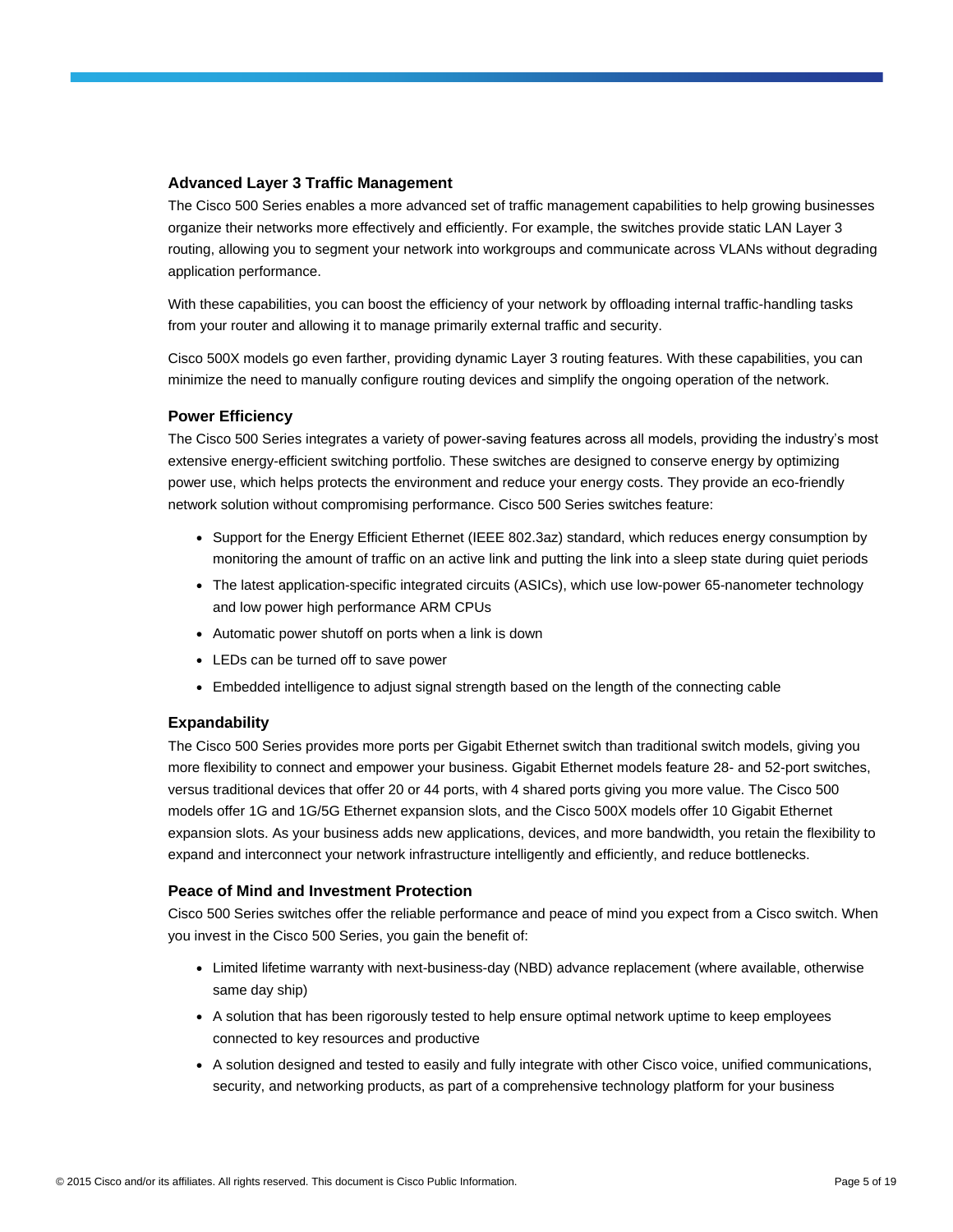#### **Cisco Limited Lifetime Hardware Warranty**

Cisco 500 Series switches offer a limited lifetime hardware warranty with NBD advance replacement (where available; otherwise same day ship) and a limited lifetime warranty for fans and power supplies.

In addition, Cisco offers software application updates for bug fixes for the warranty term, and telephone technical support at no charge for the first 12 months following the date of purchase. To download software updates, go t[o http://www.cisco.com/cisco/web/download/index.html.](http://www.cisco.com/cisco/web/download/index.html)

Product warranty terms and other information applicable to Cisco products are available at [http://www.cisco.com/go/warranty.](http://www.cisco.com/go/warranty)

#### **World-Class Service and Support**

Your time is valuable, especially when you have a problem affecting your business. Cisco 500 Series switches are backed by the Cisco Small Business Support Service, which provides affordable peace-of- mind coverage. This subscription-based service helps you protect your investment and derive maximum value from Cisco Small Business products. Delivered by Cisco and backed by your trusted partner, this comprehensive service includes software updates and access to the Cisco Small Business Support Center, and it extends technical service to three years.

Cisco Small Business products are supported by professionals in the Cisco Small Business Support Center, a dedicated resource for small business customers and networks, with locations worldwide that are specifically trained to understand your needs. You also have access to extensive technical and product information through the Cisco Small Business Support Community, an online forum that enables you to collaborate with your peers and reach Cisco technical experts for support information.

# Product Specifications

#### **Table 1.** Product Specifications

| Feature                                        | <b>Description</b>  |                                    |                                  |  |  |  |  |
|------------------------------------------------|---------------------|------------------------------------|----------------------------------|--|--|--|--|
| Performance                                    |                     |                                    |                                  |  |  |  |  |
| Switching capacity and                         | <b>Product Name</b> | Capacity in mpps (64-byte packets) | <b>Switching Capacity (Gbps)</b> |  |  |  |  |
| forwarding rate<br>All switches are wire-speed | SF500-24            | 9.52                               | 28.8                             |  |  |  |  |
| and non-blocking.                              | SF500-24P           | 9.52                               | 28.8                             |  |  |  |  |
|                                                | SF500-24MP          | 9.52                               | 28.8                             |  |  |  |  |
|                                                | SF500-48            | 13.10                              | 33.6                             |  |  |  |  |
|                                                | SF500-48P           | 13.10                              | 33.6                             |  |  |  |  |
|                                                | SF500-48MP          | 13.10                              | 33.6                             |  |  |  |  |
|                                                | SG500-28            | 41.67                              | 72                               |  |  |  |  |
|                                                | SG500-28P           | 41.67                              | 72                               |  |  |  |  |
|                                                | SG500-28MPP         | 41.67                              | 72                               |  |  |  |  |
|                                                | SG500-52            | 77.38                              | 120                              |  |  |  |  |
|                                                | SG500-52P           | 77.38                              | 120                              |  |  |  |  |
|                                                | SG500-52MP          | 77.38                              | 120                              |  |  |  |  |
|                                                | SG500X-24           | 95.24                              | 128                              |  |  |  |  |
|                                                | SG500X-24P          | 95.24                              | 128                              |  |  |  |  |
|                                                | SG500X-24MPP        | 95.24                              | 128                              |  |  |  |  |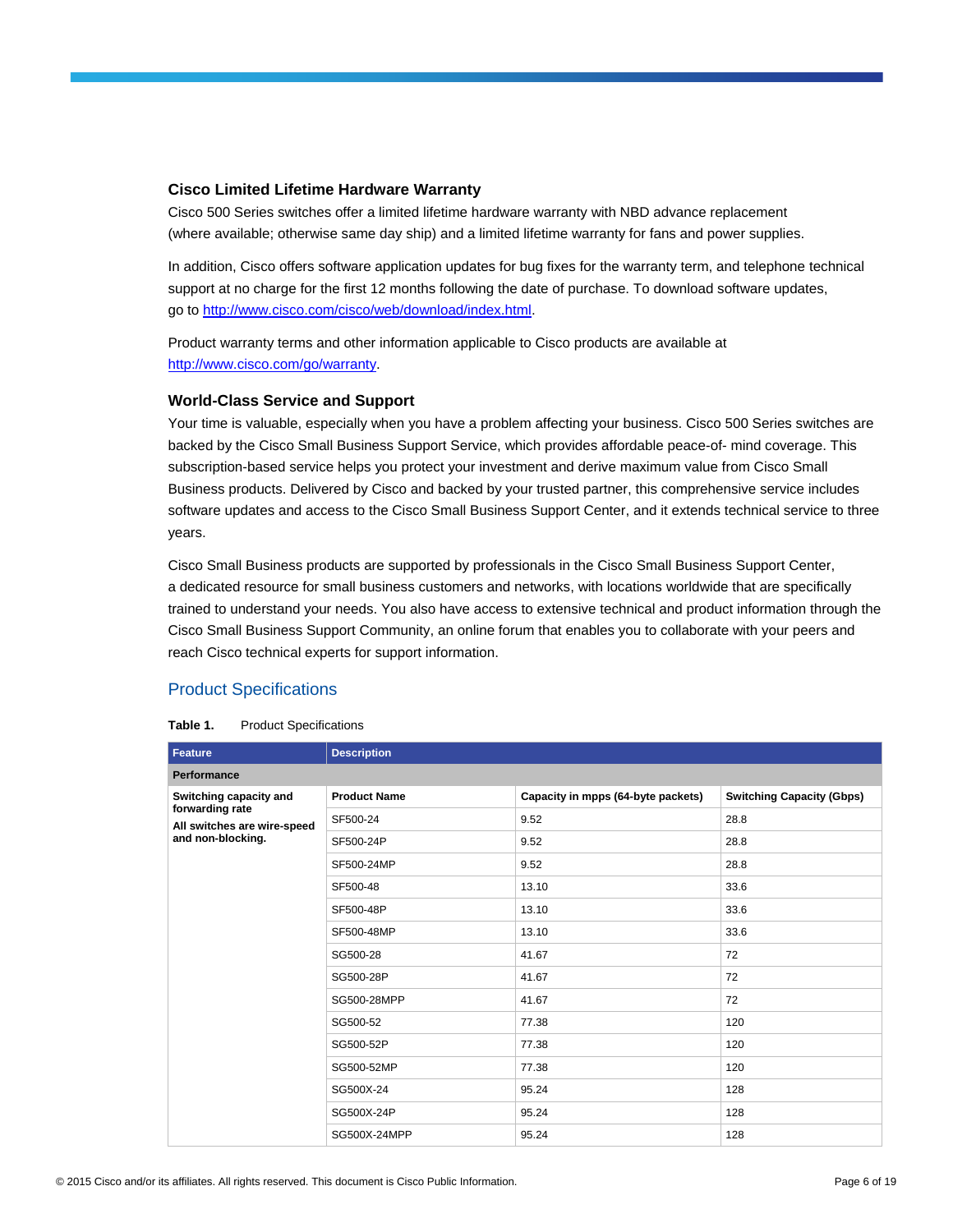| <b>Feature</b>                                 | <b>Description</b>                                                                                                                                                                                                                                                                                                                                       |                                                                                                                                                                    |     |  |  |
|------------------------------------------------|----------------------------------------------------------------------------------------------------------------------------------------------------------------------------------------------------------------------------------------------------------------------------------------------------------------------------------------------------------|--------------------------------------------------------------------------------------------------------------------------------------------------------------------|-----|--|--|
|                                                | SG500X-48                                                                                                                                                                                                                                                                                                                                                | 130.95                                                                                                                                                             | 176 |  |  |
|                                                | SG500X-48P                                                                                                                                                                                                                                                                                                                                               | 130.95                                                                                                                                                             | 176 |  |  |
|                                                | SG500X-48MP                                                                                                                                                                                                                                                                                                                                              | 130.95                                                                                                                                                             | 176 |  |  |
|                                                | SG500XG-8F8T                                                                                                                                                                                                                                                                                                                                             | 238.1                                                                                                                                                              | 320 |  |  |
| <b>Layer 2 Switching</b>                       |                                                                                                                                                                                                                                                                                                                                                          |                                                                                                                                                                    |     |  |  |
| <b>Spanning Tree Protocol</b>                  | Standard 802.1d Spanning Tree Support                                                                                                                                                                                                                                                                                                                    | Fast convergence using 802.1w (Rapid Spanning Tree [RSTP]), enabled by default<br>Multiple spanning tree instances using 802.1s (MSTP). 16 instances are supported |     |  |  |
| Port grouping/link<br>aggregation              | Support for IEEE 802.3ad Link Aggregation Control Protocol (LACP)<br>• Up to 32 groups                                                                                                                                                                                                                                                                   | • Up to 8 ports per group with 16 candidate ports for each (dynamic) 802.3ad LAG                                                                                   |     |  |  |
| <b>VLAN</b>                                    | Support for up to 4096 VLANs simultaneously Port-based and 802.1Q tag-based VLANs MAC-based VLAN<br>Management VLAN<br>PVE (Private VLAN Edge), also known as Protected Port, with multiple uplinks<br>Guest VLAN Unauthenticated VLAN Protocol-based VLAN CPE VLAN<br>Dynamic VLAN assignment via Radius server along with 802.1x client authentication |                                                                                                                                                                    |     |  |  |
| <b>Voice VLAN</b>                              | Voice traffic is automatically assigned to a voice-specific VLAN and treated with appropriate levels of QoS. Auto<br>voice capabilities deliver network-wide zero touch deployment of voice endpoints and call control devices.                                                                                                                          |                                                                                                                                                                    |     |  |  |
| <b>Multicast TV VLAN</b>                       | Multicast TV VLAN allows the single multicast VLAN to be shared in the network while subscribers remain in<br>separate VLANs. This feature is also known as Multicast VLAN Registration (MVR).                                                                                                                                                           |                                                                                                                                                                    |     |  |  |
| Q-in-Q                                         |                                                                                                                                                                                                                                                                                                                                                          | VLANs transparently cross over a service provider network while isolating traffic among customers.                                                                 |     |  |  |
| <b>GVRP/GARP</b>                               | Generic VLAN Registration Protocol (GVRP) and Generic Attribute Registration Protocol (GARP) enable<br>automatic propagation and configuration of VLANs in a bridged domain.                                                                                                                                                                             |                                                                                                                                                                    |     |  |  |
| <b>Unidirectional Link</b><br>Detection (UDLD) | UDLD monitors physical connection to detect unidirectional links caused by incorrect wiring or port faults to<br>prevent forwarding loops and blackholing of traffic in switched networks                                                                                                                                                                |                                                                                                                                                                    |     |  |  |
| <b>DHCP Relay at Layer 2</b>                   | Relay of DHCP traffic to DHCP server in a different VLAN. Works with DHCP Option 82.                                                                                                                                                                                                                                                                     |                                                                                                                                                                    |     |  |  |
| IGMP (versions 1, 2, and 3)<br>snooping        | Internet Group Management Protocol (IGMP) limits bandwidth-intensive multicast traffic to only the requesters;<br>supports 1K (1024) and 4K (for SG500X in native mode) multicast groups (source-specific multicasting is also<br>supported).                                                                                                            |                                                                                                                                                                    |     |  |  |
| <b>IGMP</b> querier                            | IGMP querier is used to support a Layer 2 multicast domain of snooping switches in the absence of a multicast<br>router.                                                                                                                                                                                                                                 |                                                                                                                                                                    |     |  |  |
| <b>HOL blocking</b>                            | Head-of-line (HOL) blocking.                                                                                                                                                                                                                                                                                                                             |                                                                                                                                                                    |     |  |  |
| <b>Jumbo Frames</b>                            | Frames up to 9K (9216) bytes in length.                                                                                                                                                                                                                                                                                                                  |                                                                                                                                                                    |     |  |  |
| Layer 3                                        |                                                                                                                                                                                                                                                                                                                                                          |                                                                                                                                                                    |     |  |  |
| <b>IPv4</b> routing                            | Wirespeed routing of IPv4 packets<br>Up to 2K (2048) static routes and up to 256 IP interfaces                                                                                                                                                                                                                                                           |                                                                                                                                                                    |     |  |  |
| <b>Wirespeed IPv6 Static</b><br>Routing        | Up to 2K (2048) static routes and up to 128 IPv6 interfaces                                                                                                                                                                                                                                                                                              |                                                                                                                                                                    |     |  |  |
| Layer 3 Interface                              |                                                                                                                                                                                                                                                                                                                                                          | Configuration of layer 3 interface on physical port, LAG, VLAN interface or Loopback interface                                                                     |     |  |  |
| <b>CIDR</b>                                    | Support for Classless Inter-Domain Routing                                                                                                                                                                                                                                                                                                               |                                                                                                                                                                    |     |  |  |
| RIP v2 (on 500X)                               | Support for Routing Information Protocol version 2, for dynamic routing                                                                                                                                                                                                                                                                                  |                                                                                                                                                                    |     |  |  |
| <b>VRRP (on 500X)</b>                          | Virtual Router Redundancy Protocol (VRRP) delivers improved availability in a Layer 3 network by providing<br>redundancy of the default gateway servicing hosts on the network. VRRP versions 2 and 3 are supported. Up to<br>255 virtual routers are supported.                                                                                         |                                                                                                                                                                    |     |  |  |
| <b>DHCP Server</b>                             | Support for DHCP options                                                                                                                                                                                                                                                                                                                                 | Switch functions as an IPv4 DHCP Server serving IP addresses for multiple DHCP pools/scopes                                                                        |     |  |  |
| <b>DHCP Relay at Layer 3</b>                   | Relay of DHCP traffic across IP domains.                                                                                                                                                                                                                                                                                                                 |                                                                                                                                                                    |     |  |  |
| <b>User Datagram Protocol</b><br>(UDP) Relay   | packets.                                                                                                                                                                                                                                                                                                                                                 | Relay of broadcast information across Layer 3 domains for application discovery or relaying of BOOTP/DHCP                                                          |     |  |  |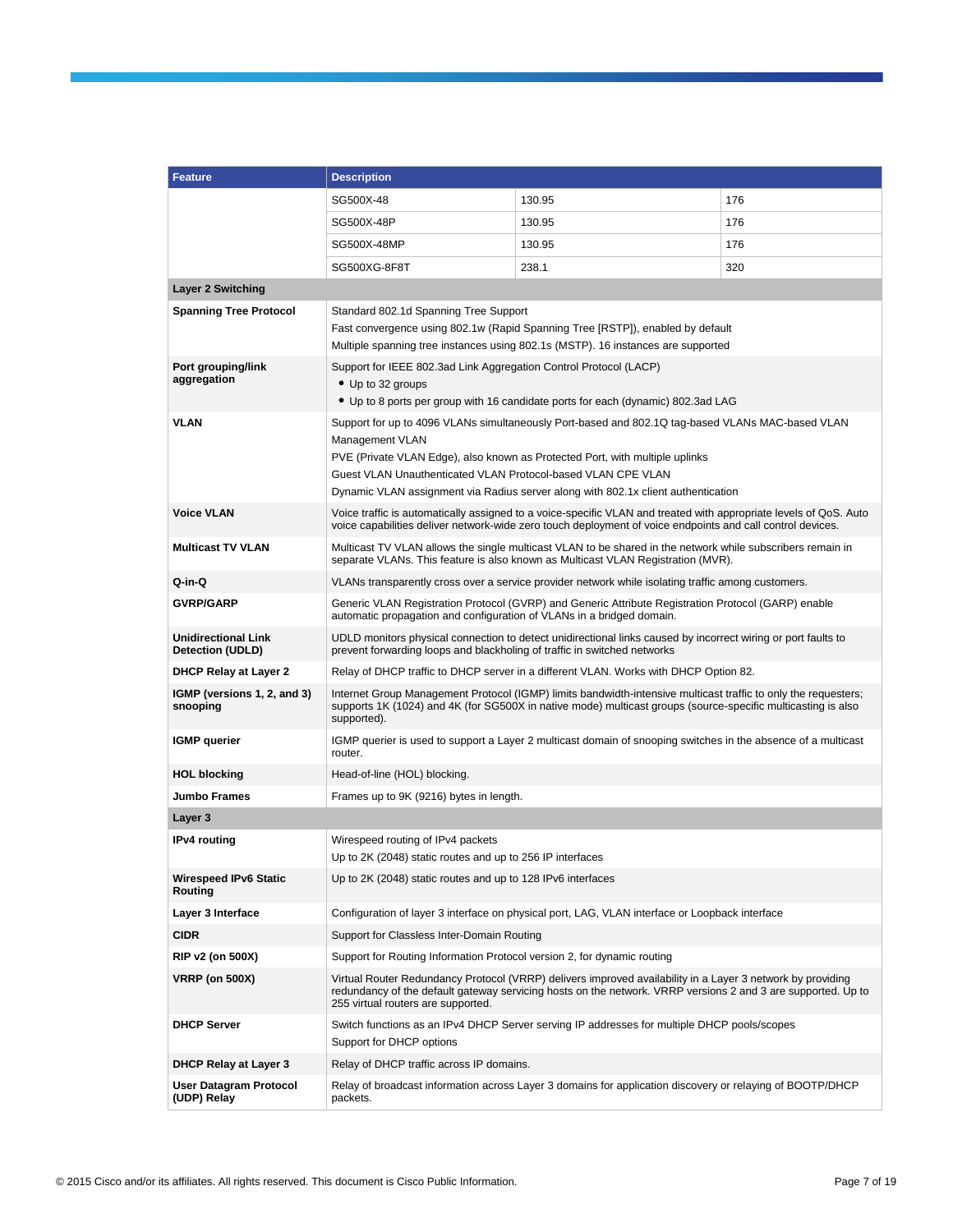| <b>Feature</b>                                     | <b>Description</b>                                                                                                                                                                                                                                                                                                                                                      |
|----------------------------------------------------|-------------------------------------------------------------------------------------------------------------------------------------------------------------------------------------------------------------------------------------------------------------------------------------------------------------------------------------------------------------------------|
| <b>Stacking</b>                                    |                                                                                                                                                                                                                                                                                                                                                                         |
| <b>Hardware stack</b>                              | Up to 8 units in a stack. Up to 416 ports managed as a single system with hardware failover.                                                                                                                                                                                                                                                                            |
| <b>High availability</b>                           | Fast stack failover delivers minimal traffic loss.                                                                                                                                                                                                                                                                                                                      |
| Plug-and-play stacking<br>configuration/management | Master/backup for resilient stack control<br>Auto-numbering<br>Hot swap of units in stack                                                                                                                                                                                                                                                                               |
|                                                    | Ring and chain stacking options Auto stacking port speed Flexible stacking port options                                                                                                                                                                                                                                                                                 |
| <b>High-speed stack</b><br>interconnects           | Cost-effective 5G copper and high-speed 10G Fiber and Copper interfaces.                                                                                                                                                                                                                                                                                                |
| <b>Hybrid stack</b>                                | A mix of SF500, SG500, and SG500X in the same stack (10/100, Gigabit, and 10 Gigabit).                                                                                                                                                                                                                                                                                  |
| <b>Security</b>                                    |                                                                                                                                                                                                                                                                                                                                                                         |
| <b>SSH</b>                                         | SSH is a secure replacement for Telnet traffic. SCP also uses SSH. SSH versions 1 and 2 are supported.                                                                                                                                                                                                                                                                  |
| SSL                                                | Secure Sockets Layer (SSL) encrypts all HTTPS traffic, allowing secure access to the browser-based<br>management GUI in the switch.                                                                                                                                                                                                                                     |
| IEEE 802.1X (Authenticator<br>role)                | RADIUS authentication and accounting, MD5 hash, guest VLAN, unauthenticated VLAN, single/multiple host<br>mode and single/multiple sessions<br>Supports time-based 802.1X Dynamic VLAN assignment                                                                                                                                                                       |
| <b>Web Based Authentication</b>                    | Web based authentication provides network admission control through web browser to any host devices and<br>operating systems.                                                                                                                                                                                                                                           |
| <b>STP BPDU Guard</b>                              | A security mechanism to protect the networks from invalid configurations. A port enabled for Bridge Protocol Data<br>Unit (BPDU) Guard is shut down if a BPDU message is received on that port. This avoids accidental topology<br>loops.                                                                                                                               |
| <b>STP Root Guard</b>                              | This prevents edge devices not in the network administrator's control from becoming Spanning Tree Protocol root<br>nodes.                                                                                                                                                                                                                                               |
| <b>DHCP snooping</b>                               | Filters out DHCP messages with unregistered IP addresses and/or from unexpected or untrusted interfaces. This<br>prevents rogue devices from behaving as a DHCP Server.                                                                                                                                                                                                 |
| IP Source Guard (IPSG)                             | When IP Source Guard is enabled at a port, the switch filters out IP packets received from the port if the source<br>IP addresses of the packets have not been statically configured or dynamically learned from DHCP snooping.<br>This prevents IP Address Spoofing.                                                                                                   |
| <b>Dynamic ARP Inspection</b><br>(DAI)             | The switch discards ARP packets from a port if there are no static or dynamic IP/MAC bindings or if there is a<br>discrepancy between the source or destination address in the ARP packet. This prevents man-in-the-middle<br>attacks.                                                                                                                                  |
| IP/Mac/Port Binding (IPMB)                         | The features (DHCP Snooping, IP Source Guard, and Dynamic ARP Inspection) above work together to prevent<br>DoS attacks in the network, thereby increasing network availability                                                                                                                                                                                         |
| <b>Secure Core Technology</b><br>(SCT)             | Ensures that the switch will receive and process management and protocol traffic no matter how much traffic is<br>received.                                                                                                                                                                                                                                             |
| Secure Sensitive Data (SSD)                        | A mechanism to manage sensitive data (such as passwords, keys, etc.) securely on the switch, populating this<br>data to other devices, and secure autoconfig. Access to view the sensitive data as plaintext or encrypted is<br>provided according to the user configured access level and the access method of the user.                                               |
| Layer 2 isolation (PVE) with<br>community VLAN     | Private VLAN Edge provides security and isolation between switch ports, which helps ensure that users cannot<br>snoop on other users' traffic; supports multiple uplinks.                                                                                                                                                                                               |
| Port security                                      | Ability to lock Source MAC addresses to ports, and limit the number of learned MAC addresses.                                                                                                                                                                                                                                                                           |
| RADIUS/TACACS+                                     | Supports RADIUS and TACACS authentication. Switch functions as a client.                                                                                                                                                                                                                                                                                                |
| <b>RADIUS accounting</b>                           | The RADIUS accounting functions allow data to be sent at the start and end of services, indicating the amount of<br>resources (such as time, packets, bytes, and so on) used during the session.                                                                                                                                                                        |
| Storm control                                      | Broadcast, multicast, and unknown unicast.                                                                                                                                                                                                                                                                                                                              |
| DoS prevention                                     | Denial-of-Service (DoS) attack prevention.                                                                                                                                                                                                                                                                                                                              |
| Multiple user privilege levels<br>in CLI           | Levels 1, 7, and 15 privilege levels.                                                                                                                                                                                                                                                                                                                                   |
| <b>ACLs</b>                                        | Support for up to 2K (2048) rules on 500 Series and 3K (3072) on 500X series.                                                                                                                                                                                                                                                                                           |
|                                                    | Drop or rate limit based on source and destination MAC, VLAN ID or IP address, protocol, port, DSCP/IP<br>precedence, TCP/User Datagram Protocol (UDP) source and destination ports, 802.1p priority, Ethernet type,<br>Internet Control Message Protocol (ICMP) packets, Internet Group Management Protocol (IGMP) packets, TCP<br>flag.<br>Time-based ACLs supported. |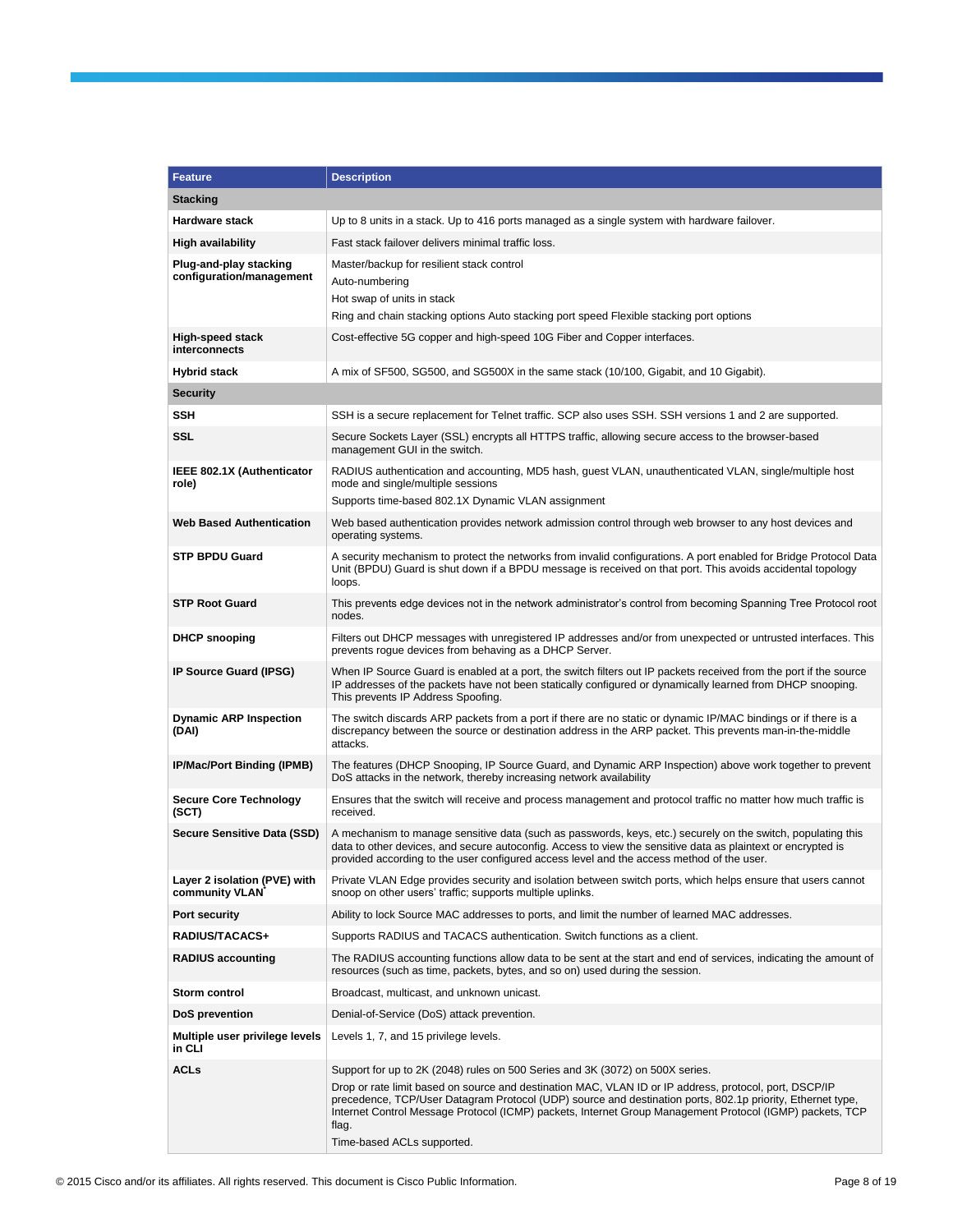| <b>Feature</b>                                             | <b>Description</b>                                                                                                                                                                                                                                                                                                                                                                                                                                                                                                                                                                                                                                                                                                                                                                                                                                                                                                                                                                                                                                                                                                                               |                                                                                                           |  |  |  |
|------------------------------------------------------------|--------------------------------------------------------------------------------------------------------------------------------------------------------------------------------------------------------------------------------------------------------------------------------------------------------------------------------------------------------------------------------------------------------------------------------------------------------------------------------------------------------------------------------------------------------------------------------------------------------------------------------------------------------------------------------------------------------------------------------------------------------------------------------------------------------------------------------------------------------------------------------------------------------------------------------------------------------------------------------------------------------------------------------------------------------------------------------------------------------------------------------------------------|-----------------------------------------------------------------------------------------------------------|--|--|--|
| <b>Quality of Service</b>                                  |                                                                                                                                                                                                                                                                                                                                                                                                                                                                                                                                                                                                                                                                                                                                                                                                                                                                                                                                                                                                                                                                                                                                                  |                                                                                                           |  |  |  |
| <b>Priority levels</b>                                     | 8 hardware queues                                                                                                                                                                                                                                                                                                                                                                                                                                                                                                                                                                                                                                                                                                                                                                                                                                                                                                                                                                                                                                                                                                                                |                                                                                                           |  |  |  |
| Scheduling                                                 | Strict Priority and weighted round-robin (WRR)                                                                                                                                                                                                                                                                                                                                                                                                                                                                                                                                                                                                                                                                                                                                                                                                                                                                                                                                                                                                                                                                                                   |                                                                                                           |  |  |  |
| <b>Class of service</b>                                    | Port based; 802.1p VLAN priority based; IPv4/v6 IP precedence/ToS/DSCP based; DiffServ; classification and<br>re-marking ACLs, Trusted QoS                                                                                                                                                                                                                                                                                                                                                                                                                                                                                                                                                                                                                                                                                                                                                                                                                                                                                                                                                                                                       |                                                                                                           |  |  |  |
|                                                            | Queue assignment based on differentiated services code point (DSCP) and class of service (802.1p/CoS)                                                                                                                                                                                                                                                                                                                                                                                                                                                                                                                                                                                                                                                                                                                                                                                                                                                                                                                                                                                                                                            |                                                                                                           |  |  |  |
| <b>Rate limiting</b>                                       | Ingress policer; egress shaping and ingress rate control; per VLAN, per port, and flow based                                                                                                                                                                                                                                                                                                                                                                                                                                                                                                                                                                                                                                                                                                                                                                                                                                                                                                                                                                                                                                                     |                                                                                                           |  |  |  |
| <b>Congestion avoidance</b>                                |                                                                                                                                                                                                                                                                                                                                                                                                                                                                                                                                                                                                                                                                                                                                                                                                                                                                                                                                                                                                                                                                                                                                                  | A TCP congestion avoidance algorithm is required to minimize and prevent global TCP loss synchronization. |  |  |  |
| <b>Standards</b>                                           |                                                                                                                                                                                                                                                                                                                                                                                                                                                                                                                                                                                                                                                                                                                                                                                                                                                                                                                                                                                                                                                                                                                                                  |                                                                                                           |  |  |  |
| <b>Standards</b>                                           | IEEE 802.3 10BASE-T Ethernet, IEEE 802.3u 100BASE-TX Fast Ethernet, IEEE 802.3ab 1000BASE-T Gigabit<br>Ethernet, IEEE 802.3ad Link Aggregation Control Protocol, IEEE 802.3z Gigabit Ethernet, IEEE 802.3x Flow<br>Control, IEEE 802.3 ad LACP, IEEE 802.1D (STP, GARP and GVRP), IEEE 802.1Q/p VLAN, IEEE 802.1w<br>Rapid STP, IEEE 802.1s Multiple STP, IEEE 802.1X Port Access Authentication, IEEE 802.3af, IEEE 802.3at,<br>RFC 768, RFC 783, RFC 791, RFC 792, RFC 793, RFC 813, RFC 879, RFC 896, RFC 826, RFC 854, RFC 855,<br>RFC 856, RFC 858, RFC 894, RFC 919, RFC 922, RFC 920, RFC 950, RFC 951, RFC 1042, RFC 1071, RFC<br>1123, RFC 1141, RFC 1155, RFC 1157, RFC 1350, RFC 1533, RFC 1541, RFC 1542, RFC 1624, RFC 1700,<br>RFC 1867, RFC 2030, RFC 2616, RFC 2131, RFC 2132, RFC 3164, RFC 3411, RFC 3412, RFC 3413, RFC<br>3414, RFC 3415, RFC 2576, RFC 4330, RFC 1213, RFC 1215, RFC 1286, RFC 1442, RFC 1451, RFC 1493,<br>RFC 1573, RFC 1643, RFC 1757, RFC 1907, RFC 2011, RFC 2012, RFC 2013, RFC 2233, RFC 2618, RFC<br>2665, RFC 2666, RFC 2674, RFC 2737, RFC 2819, RFC 2863, RFC 1157, RFC 1493, RFC 1215, RFC 3416 |                                                                                                           |  |  |  |
| IP <sub>v6</sub>                                           |                                                                                                                                                                                                                                                                                                                                                                                                                                                                                                                                                                                                                                                                                                                                                                                                                                                                                                                                                                                                                                                                                                                                                  |                                                                                                           |  |  |  |
| IP <sub>v6</sub>                                           | IPv6 Host Mode IPv6 over Ethernet Dual IPv6/IPv4 stack<br>IPv6 Neighbor and Router Discovery (ND) IPv6 Stateless Address Autoconfiguration Path MTU Discovery<br>Duplicate Address Detection (DAD) ICMPv6<br>IPv6 over IPv4 network with ISATAP tunnel support<br>USGv6 and IPv6 Gold Logo certified                                                                                                                                                                                                                                                                                                                                                                                                                                                                                                                                                                                                                                                                                                                                                                                                                                             |                                                                                                           |  |  |  |
| <b>IPv6 QoS</b>                                            | Prioritize IPv6 packets in hardware                                                                                                                                                                                                                                                                                                                                                                                                                                                                                                                                                                                                                                                                                                                                                                                                                                                                                                                                                                                                                                                                                                              |                                                                                                           |  |  |  |
| <b>IPv6 ACL</b>                                            | Drop or Rate Limit IPv6 packets in hardware                                                                                                                                                                                                                                                                                                                                                                                                                                                                                                                                                                                                                                                                                                                                                                                                                                                                                                                                                                                                                                                                                                      |                                                                                                           |  |  |  |
| <b>IPv6 First Hop Security</b>                             | RA guard<br>ND inspection<br>DHCPv6 guard<br>Neighbor binding table (Snooping and static entries)<br>Neighbor binding integrity check                                                                                                                                                                                                                                                                                                                                                                                                                                                                                                                                                                                                                                                                                                                                                                                                                                                                                                                                                                                                            |                                                                                                           |  |  |  |
| <b>Multicast Listener Discovery</b><br>(MLD v1/2) snooping | Deliver IPv6 multicast packets only to the required receivers                                                                                                                                                                                                                                                                                                                                                                                                                                                                                                                                                                                                                                                                                                                                                                                                                                                                                                                                                                                                                                                                                    |                                                                                                           |  |  |  |
| <b>IPv6</b> applications                                   | Web/SSL, Telnet Server/SSH, Ping, Traceroute, SNTP, TFTP, SNMP, RADIUS, Syslog, DNS client, DHCP<br>Client, DHCP Autoconfig, IPv6 DHCP Relay, TACACS                                                                                                                                                                                                                                                                                                                                                                                                                                                                                                                                                                                                                                                                                                                                                                                                                                                                                                                                                                                             |                                                                                                           |  |  |  |
| <b>IPv6 RFC supported</b>                                  | RFC 4443 (which obsoletes RFC 2463) - ICMPv6<br>RFC 4291 (which obsoletes RFC 3513) - IPv6 Address Architecture<br>RFC 4291 - IP Version 6 Addressing Architecture<br>RFC 2460 - IPv6 Specification<br>RFC 4861 (which obsoletes RFC 2461) - Neighbor Discovery for IPv6<br>RFC 4862 (which obsoletes RFC 2462) - IPv6 Stateless Address Auto-configuration<br>RFC 1981 - Path MTU Discovery<br>RFC 4007 - IPv6 Scoped Address Architecture<br>RFC 3484 - Default address selection mechanism<br>RFC 5214 (which obsoletes RFC 4214) - ISATAP tunneling RFC 4293 - MIB IPv6: Textual Conventions and<br>General Group RFC 3595 - Textual Conventions for IPv6 Flow Label                                                                                                                                                                                                                                                                                                                                                                                                                                                                         |                                                                                                           |  |  |  |
| <b>Management</b>                                          |                                                                                                                                                                                                                                                                                                                                                                                                                                                                                                                                                                                                                                                                                                                                                                                                                                                                                                                                                                                                                                                                                                                                                  |                                                                                                           |  |  |  |
| Web user interface                                         | Built-in switch configuration utility for easy browser-based device configuration (HTTP/HTTPS). Supports<br>configuration, system dashboard, system maintenance and monitoring.                                                                                                                                                                                                                                                                                                                                                                                                                                                                                                                                                                                                                                                                                                                                                                                                                                                                                                                                                                  |                                                                                                           |  |  |  |
| <b>SNMP</b>                                                | SNMP versions 1, 2c, and 3 with support for traps, and SNMP v3 User-based Security Model (USM)                                                                                                                                                                                                                                                                                                                                                                                                                                                                                                                                                                                                                                                                                                                                                                                                                                                                                                                                                                                                                                                   |                                                                                                           |  |  |  |
| <b>Standard MIBs</b>                                       | lldp-MIB<br>lldpextdot1-MIB<br>Ildpextdot3-MIB                                                                                                                                                                                                                                                                                                                                                                                                                                                                                                                                                                                                                                                                                                                                                                                                                                                                                                                                                                                                                                                                                                   | rfc2665-MIB<br>rfc2668-MIB<br>rfc2737-MIB                                                                 |  |  |  |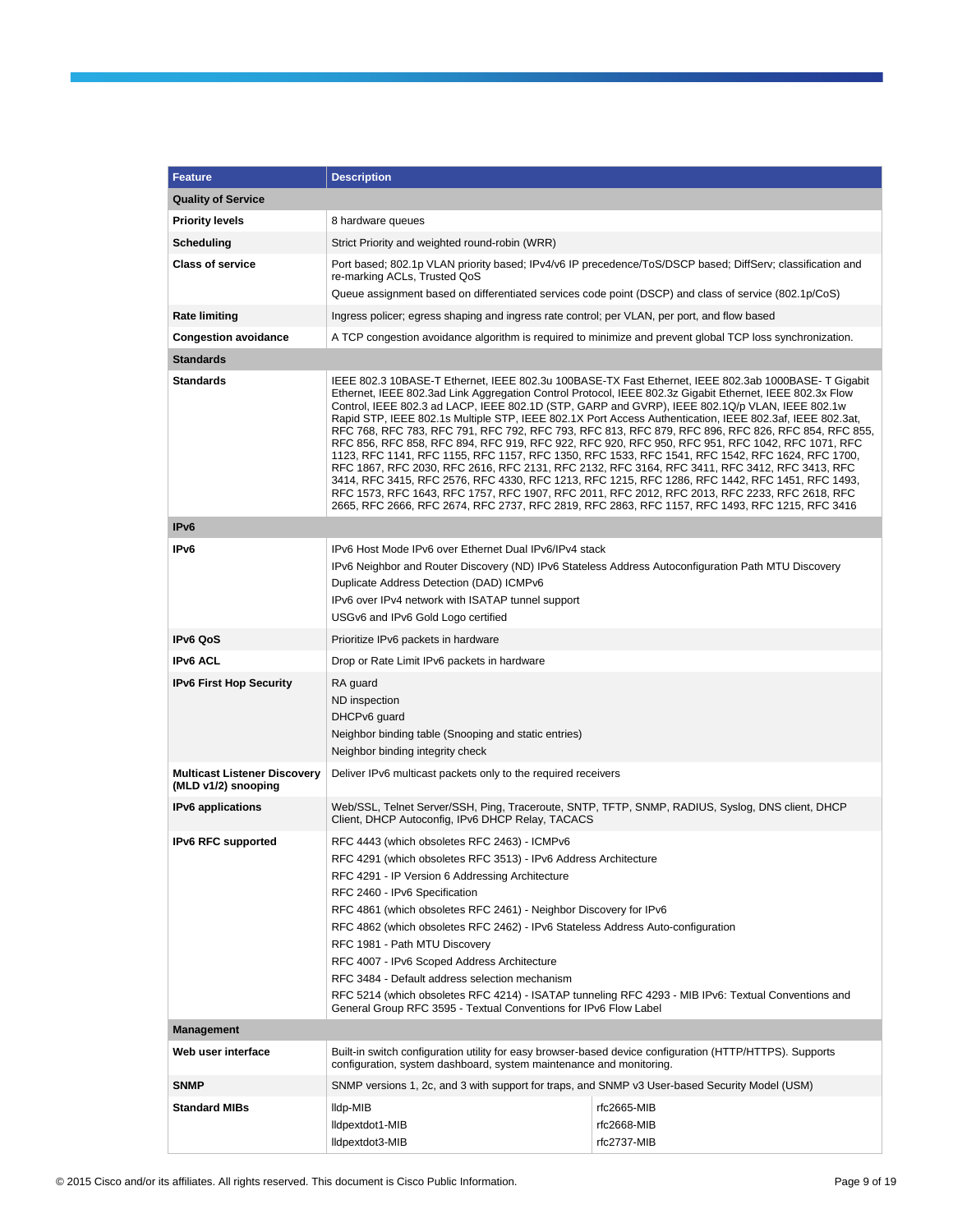| <b>Feature</b>                   | <b>Description</b>               |                                         |  |  |
|----------------------------------|----------------------------------|-----------------------------------------|--|--|
|                                  | Ildpextmed-MIB                   | rfc3621-MIB                             |  |  |
|                                  | rfc2674-MIB                      | rfc4668-MIB                             |  |  |
|                                  | rfc2575-MIB                      | rfc4670-MIB                             |  |  |
|                                  | rfc2573-MIB                      | trunk-MIB                               |  |  |
|                                  | rfc2233-MIB                      | tunnel-MIB                              |  |  |
|                                  | rfc2013-MIB                      | udp-MIB                                 |  |  |
|                                  | rfc2012-MIB                      | draft-ietf-bridge-8021x-MIB             |  |  |
|                                  | rfc2011-MIB                      |                                         |  |  |
|                                  | RFC-1212                         | draft-ietf-bridge-rstpmib-04-MIB        |  |  |
|                                  | RFC-1215                         | draft-ietf-hubmib-etherif-mib-v3-00-MIB |  |  |
|                                  |                                  | ianaaddrfamnumbers-MIB                  |  |  |
| <b>Standard MIBs (continued)</b> | SNMP <sub>v2</sub> -CONF         | ianaifty-MIB                            |  |  |
|                                  | SNMP <sub>v2</sub> -TC           | ianaprot-MIB                            |  |  |
|                                  | p-bridge-MIB                     | inet-address-MIB                        |  |  |
|                                  | q-bridge-MIB                     | ip-forward-MIB                          |  |  |
|                                  | $rfc1389-MIB$                    | ip-MIB                                  |  |  |
|                                  | rfc1493-MIB                      | <b>RFC1155-SMI</b>                      |  |  |
|                                  | $rfc1611-MIB$                    | RFC1213-MIB                             |  |  |
|                                  | rfc1612-MIB                      | SNMP <sub>v2</sub> -MIB                 |  |  |
|                                  | rfc1850-MIB                      | SNMPv2-SMI                              |  |  |
|                                  | rfc1907-MIB                      | SNMP <sub>v2</sub> -TM                  |  |  |
|                                  | rfc2571-MIB                      | <b>RMON-MIB</b>                         |  |  |
|                                  | rfc2572-MIB                      | rfc1724-MIB                             |  |  |
|                                  | rfc2574-MIB                      | dcb-raj-DCBX-MIB-1108-MIB               |  |  |
|                                  | rfc2576-MIB                      | rfc1213-MIB                             |  |  |
|                                  | $rfc2613-MIB$                    | rfc1757-MIB                             |  |  |
| <b>Private MIBs</b>              | CISCOSB-Ildp-MIB                 | CISCOSB-iprouter-MIB                    |  |  |
|                                  |                                  |                                         |  |  |
|                                  | CISCOSB-brgmulticast-MIB         | CISCOSB-ipv6-MIB                        |  |  |
|                                  | CISCOSB-bridgemibobjects-MIB     | CISCOSB-mnginf-MIB                      |  |  |
|                                  | CISCOSB-bonjour-MIB              | CISCOSB-Icli-MIB                        |  |  |
|                                  | CISCOSB-dhcpcl-MIB               | CISCOSBlocalization-MIB                 |  |  |
|                                  | CISCOSB-MIB                      | CISCOSB-mcmngr-MIB                      |  |  |
|                                  | CISCOSB-wrandomtaildrop-MIB      | CISCOSB-mng-MIB                         |  |  |
|                                  | CISCOSB-traceroute-MIB           | CISCOSB-physdescription-MIB             |  |  |
|                                  | CISCOSB-telnet-MIB               | CISCOSB-PoE-MIB                         |  |  |
|                                  | CISCOSB-stormctrl-MIB            | CISCOSB-protectedport-MIB               |  |  |
|                                  | CISCOSBssh-MIB                   | CISCOSB-rmon-MIB                        |  |  |
|                                  | CISCOSB-socket-MIB               | CISCOSB-rs232-MIB                       |  |  |
|                                  | CISCOSB-sntp-MIB                 | CISCOSB-SecuritySuite-MIB               |  |  |
|                                  | CISCOSB-smon-MIB                 | CISCOSB-snmp-MIB                        |  |  |
|                                  | CISCOSB-phy-MIB                  | CISCOSB-specialbpdu-MIB                 |  |  |
|                                  | CISCOSB-multisessionterminal-MIB | CISCOSB-banner-MIB                      |  |  |
|                                  | CISCOSB-mri-MIB                  | CISCOSB-syslog-MIB                      |  |  |
|                                  | CISCOSB-jumboframes-MIB          | CISCOSB-TcpSession-MIB                  |  |  |
|                                  | CISCOSB-gvrp-MIB                 | CISCOSB-traps-MIB                       |  |  |
|                                  | CISCOSB-endofmib-MIB             | CISCOSB-trunk-MIB                       |  |  |
|                                  | CISCOSB-dot1x-MIB                | CISCOSB-tuning-MIB                      |  |  |
|                                  | CISCOSB-deviceparams-MIB         | CISCOSB-tunnel-MIB                      |  |  |
|                                  | CISCOSB-cli-MIB                  | CISCOSB-udp-MIB                         |  |  |
|                                  | CISCOSB-cdb-MIB                  | CISCOSB-vlan-MIB                        |  |  |
|                                  | CISCOSB-brgmacswitch-MIB         | CISCOSB-ipstdacl-MIB                    |  |  |
|                                  | CISCOSB-3sw2swtables-MIB         | CISCOSB-eee-MIB                         |  |  |
|                                  | CISCOSB-smartPorts-MIB           | CISCOSB-ssl-MIB                         |  |  |
|                                  | CISCOSB-tbi-MIB                  | CISCOSB-digitalkeymanage-MIB            |  |  |
|                                  | CISCOSB-macbaseprio-MIB          |                                         |  |  |
|                                  |                                  | CISCOSB-qosclimib-MIB                   |  |  |
|                                  | CISCOSB-env_mib-MIB              | CISCOSB-vrrp-MIB                        |  |  |
|                                  | CISCOSB-policy-MIB               | CISCOSB-tbp-MIB                         |  |  |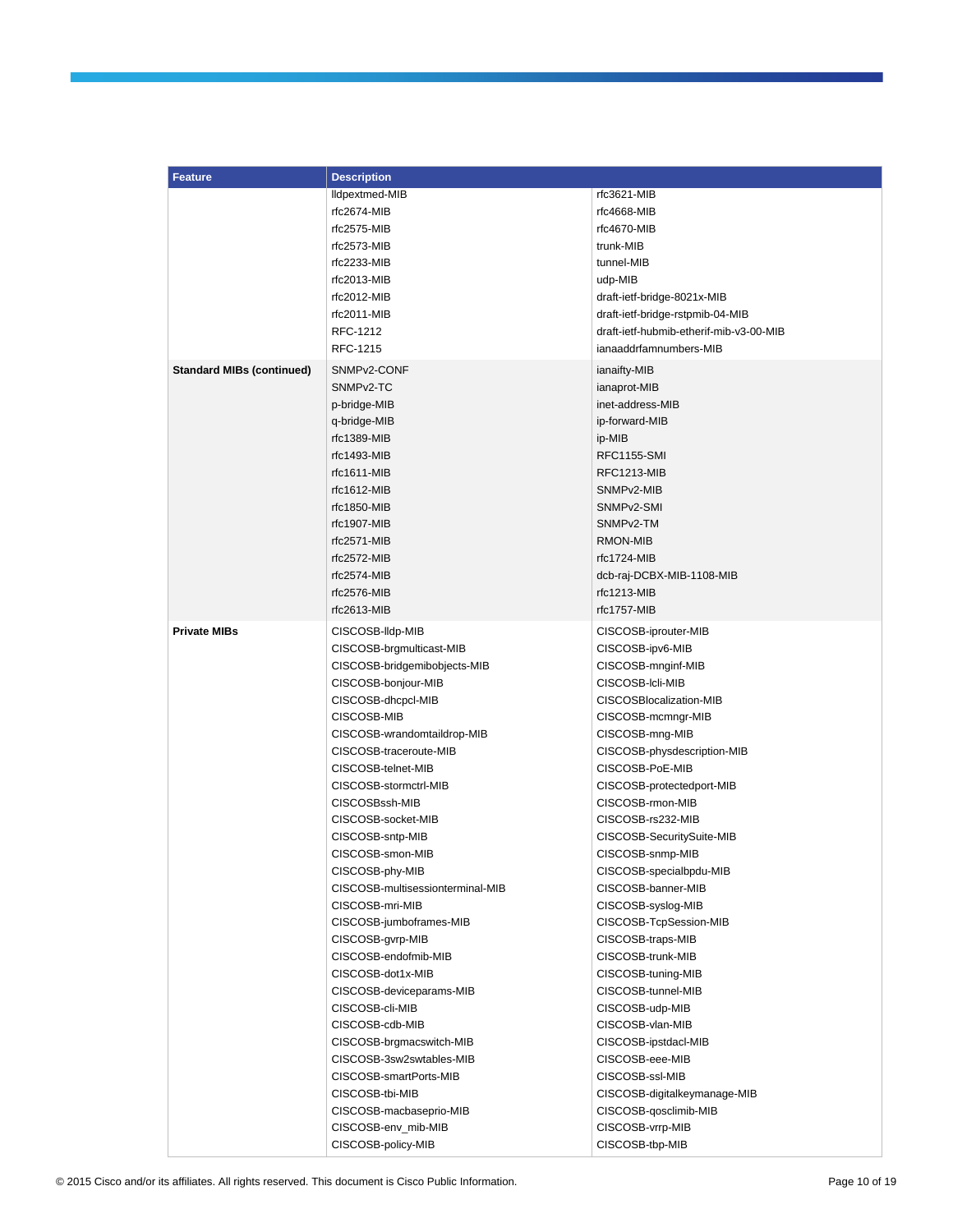| <b>Feature</b>                                                | <b>Description</b>                                                                                                                                                                                                                                                                            |                                                                                                                                                                                            |  |  |
|---------------------------------------------------------------|-----------------------------------------------------------------------------------------------------------------------------------------------------------------------------------------------------------------------------------------------------------------------------------------------|--------------------------------------------------------------------------------------------------------------------------------------------------------------------------------------------|--|--|
|                                                               | CISCOSB-sensor-MIB                                                                                                                                                                                                                                                                            | CISCOSB-stack-MIB                                                                                                                                                                          |  |  |
|                                                               | CISCOSB-aaa-MIB                                                                                                                                                                                                                                                                               | CISCOSMB-MIB                                                                                                                                                                               |  |  |
|                                                               | CISCOSB-application-MIB                                                                                                                                                                                                                                                                       | CISCOSB-secsd-MIB                                                                                                                                                                          |  |  |
|                                                               | CISCOSB-bridgesecurity-MIB                                                                                                                                                                                                                                                                    | CISCOSB-draft-ietf-entmib-sensor-MIB<br>CISCOSB-draft-ietf-syslog-device-MIB                                                                                                               |  |  |
|                                                               | CISCOSB-copy-MIB<br>CISCOSB-CpuCounters-MIB                                                                                                                                                                                                                                                   | CISCOSB-rfc2925-MIB                                                                                                                                                                        |  |  |
|                                                               | CISCOSB-Custom1BonjourService-MIB                                                                                                                                                                                                                                                             | CISCOSB-vrrpv3-MIB                                                                                                                                                                         |  |  |
|                                                               | CISCOSB-dhcp-MIB                                                                                                                                                                                                                                                                              | CISCO-SMI-MIB                                                                                                                                                                              |  |  |
| <b>Private MIBs (continued)</b>                               | CISCOSB-dlf-MIB<br>CISCOSB-dnscl-MIB<br>CISCOSB-embweb-MIB<br>CISCOSB-fft-MIB<br>CISCOSB-file-MIB CISCOSB-greeneth-MIB<br>CISCOSB-interfaces-MIB<br>CISCOSB-interfaces_recovery-MIB<br>CISCOSB-ip-MIB                                                                                         | CISCOSB-DebugCapabilities-MIB<br>CISCOSB-CDP-MIB<br>CISCOSB-vlanVoice-MIB<br>CISCOSB-EVENTS-MIB<br>CISCOSB-sysmng-MIB<br>CISCOSB-sct-MIB<br>CISCO-TC-MIB<br>CISCO-VTP-MIB<br>CISCO-CDP-MIB |  |  |
| <b>RMON</b>                                                   | Embedded RMON software agent supports 4 RMON groups (history, statistics, alarms, and events)<br>for enhanced traffic management, monitoring, and analysis                                                                                                                                    |                                                                                                                                                                                            |  |  |
| <b>IPv4 and IPv6 Dual Stack</b>                               | Coexistence of both protocol stacks to ease migration                                                                                                                                                                                                                                         |                                                                                                                                                                                            |  |  |
| Firmware upgrade                                              | • Web browser upgrade (HTTP/HTTPS) and TFTP and SCP<br>• Upgrade can be initiated through console port as well<br>• Dual images for resilient firmware upgrades                                                                                                                               |                                                                                                                                                                                            |  |  |
| Port mirroring                                                | Traffic on a port can be mirrored to another port for analysis with a network analyzer or RMON probe. Up to 8<br>source ports can be mirrored to one destination port.                                                                                                                        |                                                                                                                                                                                            |  |  |
| <b>VLAN mirroring</b>                                         | Traffic from a VLAN can be mirrored to a port for analysis with a network analyzer or RMON probe. Up to 8<br>source VLANs can be mirrored to one destination port.                                                                                                                            |                                                                                                                                                                                            |  |  |
| DHCP (Options 12, 66, 67,<br>82, 129, and 150)                | DHCP options facilitate tighter control from a central point (DHCP Server), to obtain IP address, auto<br>configuration (with configuration file download), DHCP Relay, and host name.                                                                                                        |                                                                                                                                                                                            |  |  |
| Auto configuration with<br>Secure Copy (SCP) file<br>download | Enables secure mass deployment with protection of sensitive data.                                                                                                                                                                                                                             |                                                                                                                                                                                            |  |  |
| <b>Text-editable configs</b>                                  | Config files can be edited with a text editor and downloaded to another switch, facilitating easier mass<br>deployment.                                                                                                                                                                       |                                                                                                                                                                                            |  |  |
| <b>Smartports</b>                                             | Simplified configuration of QoS and security capabilities.                                                                                                                                                                                                                                    |                                                                                                                                                                                            |  |  |
| <b>Auto Smartports</b>                                        | Automatically applies the intelligence delivered through the Smartports roles to the port based on the devices<br>discovered over Cisco Discovery Protocol or LLDP-MED. This facilitates zero touch deployments.                                                                              |                                                                                                                                                                                            |  |  |
| Secure Copy (SCP)                                             | Securely transfer files to and from the switch.                                                                                                                                                                                                                                               |                                                                                                                                                                                            |  |  |
| <b>Textview CLI</b>                                           | Scriptable CLI. A full CLI as well as a menu CLI is supported.                                                                                                                                                                                                                                |                                                                                                                                                                                            |  |  |
| <b>Cloud Services</b>                                         | Support for Cisco Small Business and Cisco OnPlus.                                                                                                                                                                                                                                            |                                                                                                                                                                                            |  |  |
| Localization                                                  | Localization of GUI and documentation into multiple languages.                                                                                                                                                                                                                                |                                                                                                                                                                                            |  |  |
| Login banner                                                  | Configurable multiple banners for web as well as CLI.                                                                                                                                                                                                                                         |                                                                                                                                                                                            |  |  |
| Time-based port operation                                     | Link up or down based on user-defined schedule (when the port is administratively up).                                                                                                                                                                                                        |                                                                                                                                                                                            |  |  |
| Other management                                              | Traceroute; single IP management; HTTP/HTTPS; SSH; RADIUS; port mirroring; TFTP upgrade; DHCP client;<br>BOOTP; Simple Network Time Protocol (SNTP); Xmodem upgrade; cable diagnostics; Ping; syslog; Telnet client<br>(SSH secure support); Automatic time settings from Management Station. |                                                                                                                                                                                            |  |  |
| <b>Green (Power Efficiency)</b>                               |                                                                                                                                                                                                                                                                                               |                                                                                                                                                                                            |  |  |
| <b>Energy Detect</b>                                          | without loss of any packets when the switch detects the link is up.                                                                                                                                                                                                                           | Automatically turns power off on Gigabit Ethernet RJ-45 port when detecting link down. Active mode is resumed                                                                              |  |  |
| Cable length detection                                        | 10m. Supported on Gigabit Ethernet models.                                                                                                                                                                                                                                                    | Adjusts the signal strength based on the cable length. Reduces the power consumption for cable shorter than                                                                                |  |  |
| EEE compliant (802.3az)                                       | Supports IEEE 802.3az on all Gigabit copper ports.                                                                                                                                                                                                                                            |                                                                                                                                                                                            |  |  |
| Disable port LEDs                                             | LEDs can be manually turned off to save on energy.                                                                                                                                                                                                                                            |                                                                                                                                                                                            |  |  |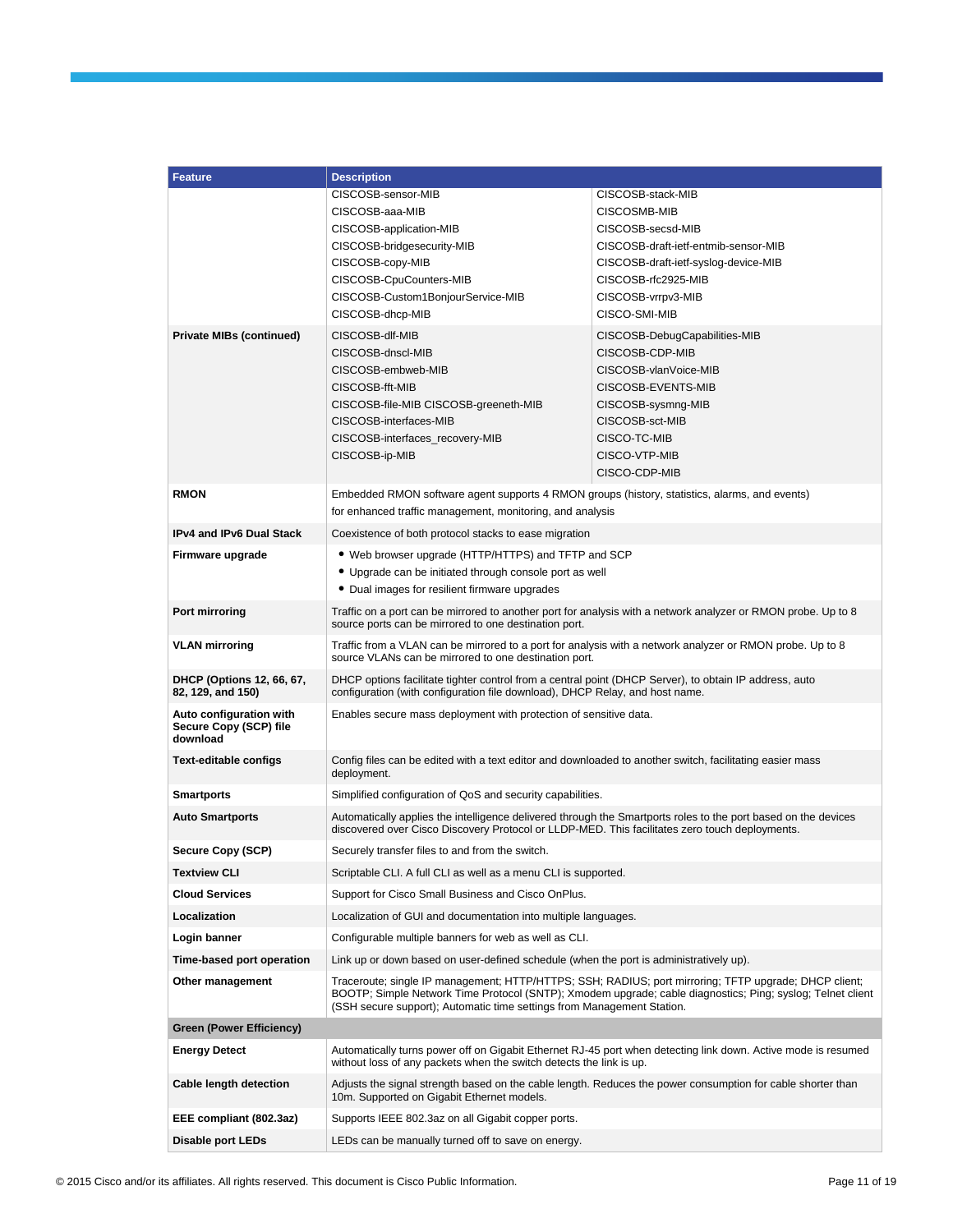| <b>Feature</b>                                                                                              | <b>Description</b>                                                                   |                                                                                                                                                                                                                                                                      |                            |                                            |                                        |  |  |  |
|-------------------------------------------------------------------------------------------------------------|--------------------------------------------------------------------------------------|----------------------------------------------------------------------------------------------------------------------------------------------------------------------------------------------------------------------------------------------------------------------|----------------------------|--------------------------------------------|----------------------------------------|--|--|--|
| General                                                                                                     |                                                                                      |                                                                                                                                                                                                                                                                      |                            |                                            |                                        |  |  |  |
| Jumbo frames                                                                                                |                                                                                      | Frame sizes up to 9K (9216) bytes. Supported on 10/100 and Gigabit Ethernet interfaces. The default MTU is 2K.                                                                                                                                                       |                            |                                            |                                        |  |  |  |
| <b>MAC</b> table                                                                                            | 16K (16384) MAC addresses.                                                           |                                                                                                                                                                                                                                                                      |                            |                                            |                                        |  |  |  |
| <b>Discovery</b>                                                                                            |                                                                                      |                                                                                                                                                                                                                                                                      |                            |                                            |                                        |  |  |  |
| <b>Bonjour</b>                                                                                              |                                                                                      | The switch advertises itself using the Bonjour protocol.                                                                                                                                                                                                             |                            |                                            |                                        |  |  |  |
| LLDP (802.1ab) with LLDP-<br><b>MED extensions</b>                                                          |                                                                                      | Link Layer Discovery Protocol (LLDP) allows the switch to advertise its identification, configuration, and<br>capabilities to neighboring devices that store the data in a MIB. LLDP-MED is an enhancement to LLDP that<br>adds the extensions needed for IP phones. |                            |                                            |                                        |  |  |  |
| <b>Cisco Discovery Protocol</b><br>(CDP)                                                                    |                                                                                      | The switch advertises itself using the Cisco Discovery Protocol (CDP). It also learns the connected device and its<br>characteristics via CDP.                                                                                                                       |                            |                                            |                                        |  |  |  |
| <b>Product Specifications</b>                                                                               |                                                                                      |                                                                                                                                                                                                                                                                      |                            |                                            |                                        |  |  |  |
| Power over Ethernet (PoE)                                                                                   |                                                                                      |                                                                                                                                                                                                                                                                      |                            |                                            |                                        |  |  |  |
| IEEE 802.3af and 802.3at<br>PoE delivered over any of<br>the RJ-45 ports within the<br>listed power budgets | is:                                                                                  | Switches support 802.2af, 802.3at, and Cisco pre-standard (legacy) PoE. Maximum power of 30W to any 10/100<br>or Gigabit base port until the PoE budget for the switch is reached. The total power available for PoE per switch                                      |                            |                                            |                                        |  |  |  |
|                                                                                                             | <b>Model Name</b>                                                                    | <b>Power Dedicated to PoE</b>                                                                                                                                                                                                                                        |                            | <b>Number of Ports That Support</b><br>PoE |                                        |  |  |  |
|                                                                                                             | SF500-24                                                                             | N/A                                                                                                                                                                                                                                                                  |                            | 0                                          |                                        |  |  |  |
|                                                                                                             | SF500-24P                                                                            | 180W                                                                                                                                                                                                                                                                 |                            | 24                                         |                                        |  |  |  |
|                                                                                                             | SF500-24MP                                                                           | 375W                                                                                                                                                                                                                                                                 | 24                         |                                            |                                        |  |  |  |
|                                                                                                             | SF500-48                                                                             | N/A                                                                                                                                                                                                                                                                  | 0                          |                                            |                                        |  |  |  |
|                                                                                                             | SF500-48P                                                                            | 375W                                                                                                                                                                                                                                                                 | 48                         |                                            |                                        |  |  |  |
|                                                                                                             | SF500-48MP                                                                           | 740W                                                                                                                                                                                                                                                                 | 48                         |                                            |                                        |  |  |  |
|                                                                                                             | SG500-28                                                                             | N/A                                                                                                                                                                                                                                                                  | 0                          |                                            |                                        |  |  |  |
|                                                                                                             | SG500-28P                                                                            | 180W                                                                                                                                                                                                                                                                 | 24                         |                                            |                                        |  |  |  |
|                                                                                                             | SG500-28MPP                                                                          | 740W                                                                                                                                                                                                                                                                 | 24                         |                                            |                                        |  |  |  |
|                                                                                                             | SG500-52                                                                             | N/A                                                                                                                                                                                                                                                                  |                            | 0                                          |                                        |  |  |  |
|                                                                                                             | SG500-52P                                                                            | 375W                                                                                                                                                                                                                                                                 | 48                         |                                            |                                        |  |  |  |
|                                                                                                             | SG500-52MP                                                                           | 740W                                                                                                                                                                                                                                                                 |                            | 48                                         |                                        |  |  |  |
|                                                                                                             | SG500X-24                                                                            | N/A                                                                                                                                                                                                                                                                  |                            | 0                                          |                                        |  |  |  |
|                                                                                                             | SG500X-24P                                                                           | 375W                                                                                                                                                                                                                                                                 |                            | 24                                         |                                        |  |  |  |
|                                                                                                             | SG500X-24MPP                                                                         | 740W                                                                                                                                                                                                                                                                 |                            | 24                                         |                                        |  |  |  |
|                                                                                                             | SG500X-48                                                                            | N/A                                                                                                                                                                                                                                                                  |                            | 0                                          |                                        |  |  |  |
|                                                                                                             | SG500X-48P                                                                           | 375W                                                                                                                                                                                                                                                                 |                            | 48                                         |                                        |  |  |  |
|                                                                                                             | SG500-48MP                                                                           | 740W                                                                                                                                                                                                                                                                 |                            | 48                                         |                                        |  |  |  |
|                                                                                                             | SG500XG-8F8T                                                                         | N/A                                                                                                                                                                                                                                                                  |                            | 0                                          |                                        |  |  |  |
| <b>Power consumption</b><br>(worst case)                                                                    | <b>System Power</b><br><b>Model Name</b><br>Green Power (mode)<br><b>Consumption</b> |                                                                                                                                                                                                                                                                      |                            |                                            | Heat<br><b>Dissipation</b><br>(BTU/hr) |  |  |  |
|                                                                                                             | SF500-24                                                                             | <b>Energy Detect</b>                                                                                                                                                                                                                                                 | 110V=13.7W<br>220V=14.8W   | N/A                                        | 46.5                                   |  |  |  |
|                                                                                                             | SF500-24P                                                                            | <b>Energy Detect</b>                                                                                                                                                                                                                                                 | 110V=26.1W<br>220V=27W     | 110V=216W<br>220V=211W                     | 719.96                                 |  |  |  |
|                                                                                                             | SF500-24MP                                                                           | <b>Energy Detect</b>                                                                                                                                                                                                                                                 | 110V=39.31W<br>220V=39.79W | 110V=380W<br>220V=429.67W                  | 1466                                   |  |  |  |
|                                                                                                             | SF500-48                                                                             | <b>Energy Detect</b>                                                                                                                                                                                                                                                 | 110V=24.3W<br>220V=24.8W   | N/A                                        | 77.9                                   |  |  |  |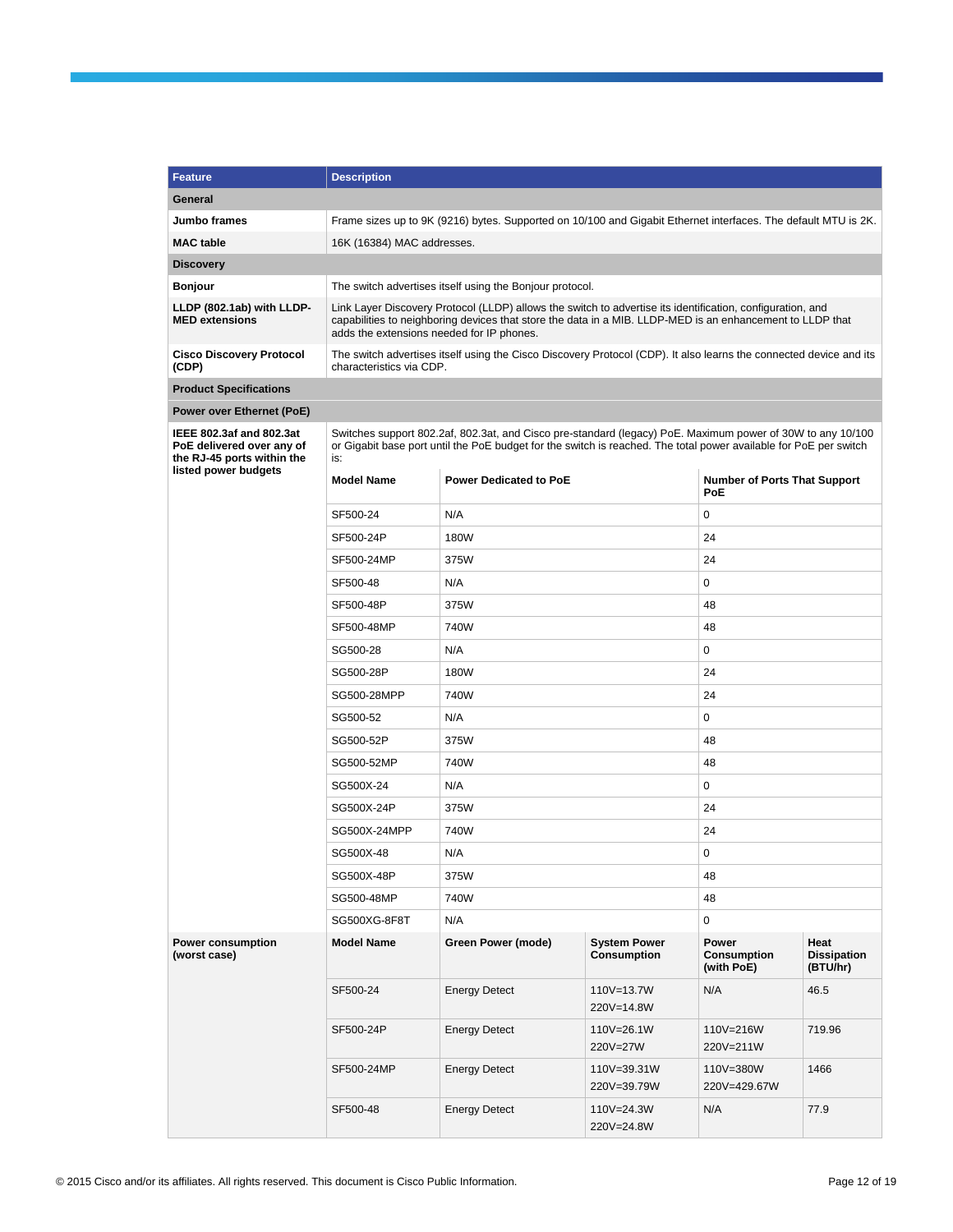| <b>Feature</b> | <b>Description</b> |                                             |                            |                                       |         |
|----------------|--------------------|---------------------------------------------|----------------------------|---------------------------------------|---------|
|                | SF500-48P          | <b>Energy Detect</b>                        | 110V=46.8W<br>220V=47.5W   | 110V=437W<br>220V=429.5W              | 1465.51 |
|                | SF500-48MP         | <b>Energy Detect</b>                        | 110V=60.48W<br>220V=60.21W | 110V=853.04W<br>220V=826.62W          | 2910    |
|                | SG500-28           | EEE + Short Reach +<br><b>Energy Detect</b> | 110V=23.2W<br>220V=23.6W   | N/A                                   | 74.2    |
|                | SG500-28P          | EEE + Short Reach +<br><b>Energy Detect</b> | 110V=35W<br>220V=35.9W     | 110V=227W<br>220V=221.5W              | 755.79  |
|                | SG500-28MPP        | EEE + Short Reach +<br><b>Energy Detect</b> | 110V=40.38W<br>220V=41.0W  | 110V=803.6W<br>220V=808.6W            | 2729.06 |
|                | SG500-52           | EEE + Short Reach +<br><b>Energy Detect</b> | 110V=47W<br>220V=47W       | N/A                                   | 147.7   |
|                | SG500-52P          | EEE + Short Reach +<br><b>Energy Detect</b> | 110V=63.7W<br>220V=64.7W   | 110V=460.5W<br>220V=452W              | 1542.29 |
|                | SG500-52MP         | EEE + Short Reach +<br><b>Energy Detect</b> | 110V=70.3W<br>220V=70.5W   | 110V=873.5W<br>220V=857.3W            | 2807.51 |
|                | SG500X-24          | EEE + Short Reach +<br><b>Energy Detect</b> | 110V=36.5W<br>220V=36.2W   | N/A                                   | 114.7   |
|                | SG500X-24P         | EEE + Short Reach +<br><b>Energy Detect</b> | 110V=57.2W<br>220V=57.9W   | 110V=456W<br>220V=438W                | 1494.52 |
|                | SG500X-24MPP       | EEE + Short Reach +<br><b>Energy Detect</b> | 110V=64.75W<br>220V=65.13W | 110V=851.08W<br>220V=825.91W          | 2904    |
|                | SG500X-48          | EEE + Short Reach +<br><b>Energy Detect</b> | 110V=60.3W<br>220V=60.3W   | N/A                                   | 189.5   |
|                | SG500X-48P         | EEE + Short Reach +<br><b>Energy Detect</b> | 110V=74.4W<br>220V=75W     | 110V=474W<br>220V=462W                | 1576.41 |
|                | SG500X-48MP        | EEE + Short Reach +<br><b>Energy Detect</b> | 110V=87.33W<br>220V=85.43W | 110V=880.75W<br>220V=855.13W          | 3006    |
|                | SG500XG-8F8T       | EEE + Short Reach +<br><b>Energy Detect</b> | 110V=93.7W<br>220V=94.33W  | N/A                                   | 321.87  |
| <b>Ports</b>   | <b>Model Name</b>  | <b>Total System Ports</b>                   | RJ-45 Ports                | Combo Ports (RJ-45 + SFP)             |         |
|                | SF500-24           | 24FE + 4 GE (5G Stacking)                   | 24 FE                      | 2 combo GE + 2 1G/5G SFP              |         |
|                | SF500-24P          | 24FE + 4 GE (5G Stacking)                   | 24 FE                      | 2 combo GE + 2 1G/5G SFP              |         |
|                | SF500-24MP         | 24FE + 4 GE (5G Stacking)                   | 24 FE                      | 2 combo GE + 2 1G/5G SFP              |         |
|                | SF500-48           | 48FE + 4 GE (5G Stacking)                   | 48 FE                      | 2 combo GE + 2 1G/5G SFP              |         |
|                | SF500-48P          | 48FE + 4 GE (5G Stacking)                   | 48 FE                      | 2 combo GE + 2 1G/5G SFP              |         |
|                | SF500-48MP         | 48FE + 4 GE (5G Stacking)                   | 48 FE                      | 2 combo GE + 2 1G/5G SFP              |         |
|                | SG500-28           | $24GE + 4 GE$ (5G Stacking)                 | 24 GE                      | 2 combo GE + 2 1G/5G SFP              |         |
|                | SG500-28P          | 24GE + 4 GE (5G Stacking)                   | 24 GE                      | 2 combo GE + 2 1G/5G SFP              |         |
|                | SG500-28MPP        | $24GE + 4 GE$ (5G Stacking)                 | 24 GE                      | 2 combo GE + 2 1G/5G SFP              |         |
|                | SG500-52           | 48GE + 4 GE (5G Stacking)                   | 48 GE                      | 2 combo GE + 2 1G/5G SFP              |         |
|                | SG500-52P          | 48GE + 4 GE (5G Stacking)                   | 48 GE                      | 2 combo GE + 2 1G/5G SFP              |         |
|                | SG500-52MP         | $48GE + 4 GE$ (5G Stacking)                 | 48 GE                      | 2 combo GE + 2 1G/5G SFP              |         |
|                | SG500X-24          | 24GE + 4 10GE                               | 24 GE                      | 4 XG SFP+ (Two combo 5G SFP<br>slots) |         |
|                | SG500X-24P         | 24GE + 4 10GE                               | 24 GE                      | 4 XG SFP+ (Two combo 5G SFP<br>slots) |         |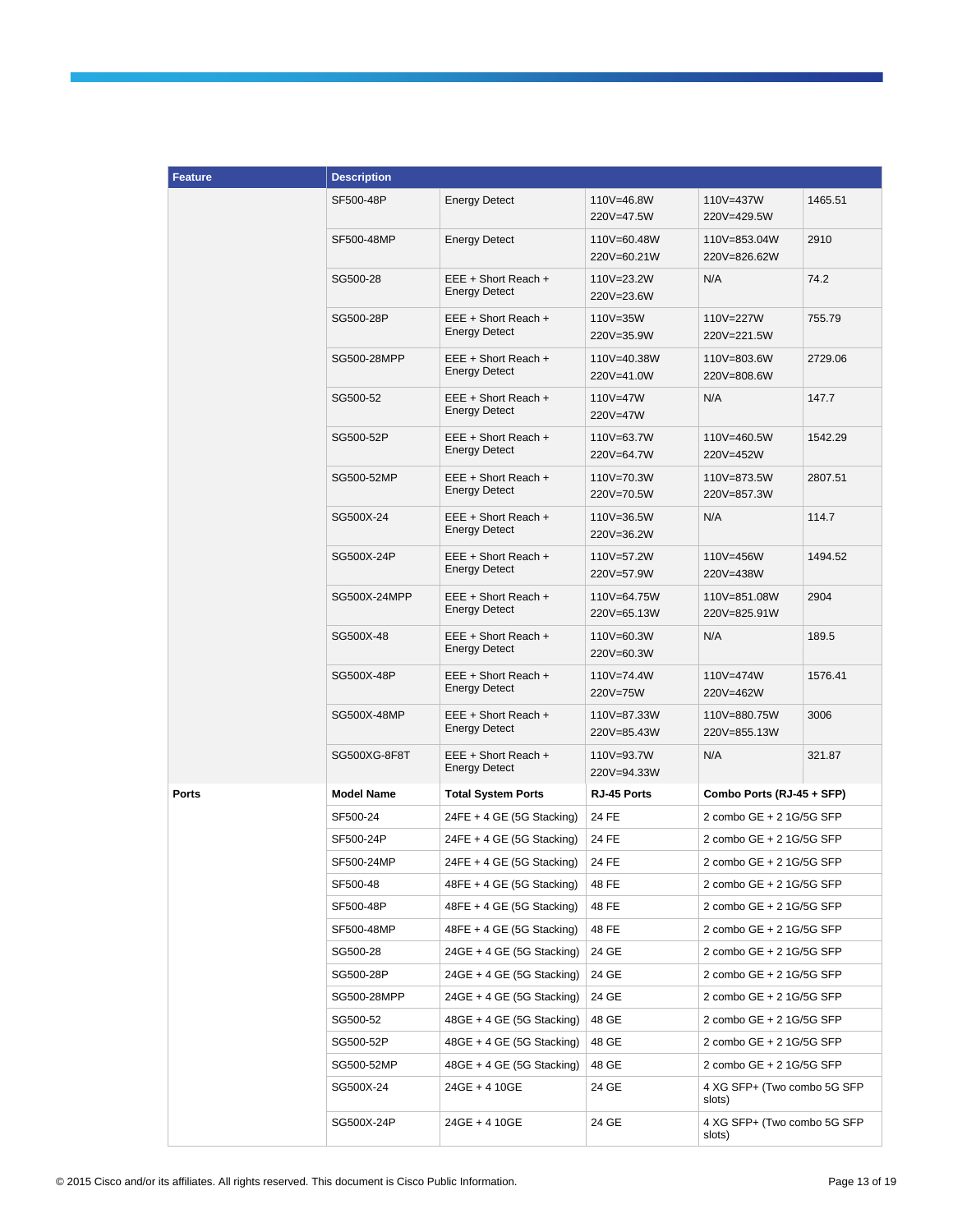| <b>Feature</b>                                       | <b>Description</b>    |                                                                                               |                      |           |                                   |  |
|------------------------------------------------------|-----------------------|-----------------------------------------------------------------------------------------------|----------------------|-----------|-----------------------------------|--|
|                                                      | SG500X-24MPP          | 24GE + 4 10GE                                                                                 | 24 GE                | slots)    | 4 XG SFP+ (Two combo 5G SFP)      |  |
|                                                      | SG500X-48             | 48GE + 4 10GE                                                                                 | 48 GE                | slots)    | 4 XG SFP+ (Two combo 5G SFP       |  |
|                                                      | SG500X-48P            | 48GE + 4 10GE                                                                                 | 48 GE                | slots)    | 4 XG SFP+ (Two combo 5G SFP       |  |
|                                                      | SG500X-48MP           | 48GE + 4 10GE                                                                                 | 48 GE                | slots)    | 4 XG SFP+ (Two combo 5G SFP       |  |
|                                                      | SG500XG-8F8T          | 8 XG Copper + 8 XG SFP+<br>plus 1 GE Management                                               | 8 XG + 1 GE Mgmt     | 8 XG SFP+ |                                   |  |
| <b>Buttons</b>                                       | Reset button          |                                                                                               |                      |           |                                   |  |
| <b>Cabling type</b>                                  | for stacking purposes | Unshielded twisted pair (UTP) Category 5 or better; Fiber options (SMF and MMF); Coaxial SFP+ |                      |           |                                   |  |
| <b>LEDs</b>                                          |                       | LED power savings, System, Link/Act, PoE, Speed                                               |                      |           |                                   |  |
| Flash                                                | 32 MB                 |                                                                                               |                      |           |                                   |  |
| 800 MHz ARM CPU memory                               | 256 MB                |                                                                                               |                      |           |                                   |  |
| Packet buffer                                        |                       | All numbers are aggregate across all ports, as the buffers are dynamically shared:            |                      |           |                                   |  |
|                                                      | <b>Model Name</b>     |                                                                                               | <b>Packet Buffer</b> |           |                                   |  |
|                                                      | SF500-24              |                                                                                               | 8M <sub>b</sub>      |           |                                   |  |
|                                                      | SF500-24P             |                                                                                               | 8M <sub>b</sub>      |           |                                   |  |
|                                                      | SF500-24MP            |                                                                                               | 8M <sub>b</sub>      |           |                                   |  |
|                                                      | SF500-48              |                                                                                               | $2^{\degree}$ 8Mb    |           |                                   |  |
|                                                      | SF500-48P             |                                                                                               | $2^{\degree}$ 8Mb    |           |                                   |  |
|                                                      | SF500-48MP            |                                                                                               | $2^{\degree}$ 8Mb    |           |                                   |  |
|                                                      | SG500-28              |                                                                                               | 8M <sub>b</sub>      |           |                                   |  |
|                                                      | SG500-28P             |                                                                                               | 8M <sub>b</sub>      |           |                                   |  |
|                                                      | SG500-28MPP           |                                                                                               | 8M <sub>b</sub>      |           |                                   |  |
|                                                      | SG500-52              |                                                                                               | $2^{\degree}$ 8Mb    |           |                                   |  |
|                                                      | SG500-52P             |                                                                                               | $2^{\degree}$ 8Mb    |           |                                   |  |
|                                                      | SG500-52MP            |                                                                                               | $2^{\degree}$ 8Mb    |           |                                   |  |
|                                                      | SG500X-24             |                                                                                               | 12Mb                 |           |                                   |  |
|                                                      | SG500X-24P            |                                                                                               | 12Mb                 |           |                                   |  |
|                                                      | SG500X-24MPP          |                                                                                               | 12Mb                 |           |                                   |  |
|                                                      | SG500X-48             |                                                                                               | $2^{\degree}$ 12Mb   |           |                                   |  |
|                                                      | SG500X-48P            |                                                                                               | $2^{\text{*}}12Mb$   |           |                                   |  |
|                                                      | SG500X-48MP           |                                                                                               | $2^{\text{*}}12Mb$   |           |                                   |  |
|                                                      | SG500XG-8F8T          |                                                                                               | 16Mb                 |           |                                   |  |
| Supported SFP/SFP+<br><b>Modules</b>                 | <b>SKU</b>            | Media                                                                                         | <b>Speed</b>         |           | <b>Maximum</b><br><b>Distance</b> |  |
| Note: Gigabit (MGBxxx) and<br>10-Gigabit (SFP-xxx)   | MFEFX1                | Multi-mode fiber                                                                              | 100 Mbps             |           | 2 km                              |  |
| modules also work in the<br>SG500XG-8F8T Ten Gigabit | MFELX1                | Single-mode fiber                                                                             | 100 Mbps             |           | 15 km                             |  |
| switch model.                                        | MFEBX1                | Single-mode fiber                                                                             | 100 Mbps             |           | 20 km                             |  |
|                                                      | MGBBX1                | Single-mode fiber                                                                             | 1000 Mbps            |           | 10 km                             |  |
|                                                      | MGBSX1                | Multi-mode fiber                                                                              | 1000 Mbps            |           | 500 m                             |  |
|                                                      | MGBLH1                | Single-mode fiber                                                                             | 1000 Mbps            |           | 40 km                             |  |
|                                                      | MGBLX1                | Single-mode fiber                                                                             | 1000 Mbps            |           | 10 km                             |  |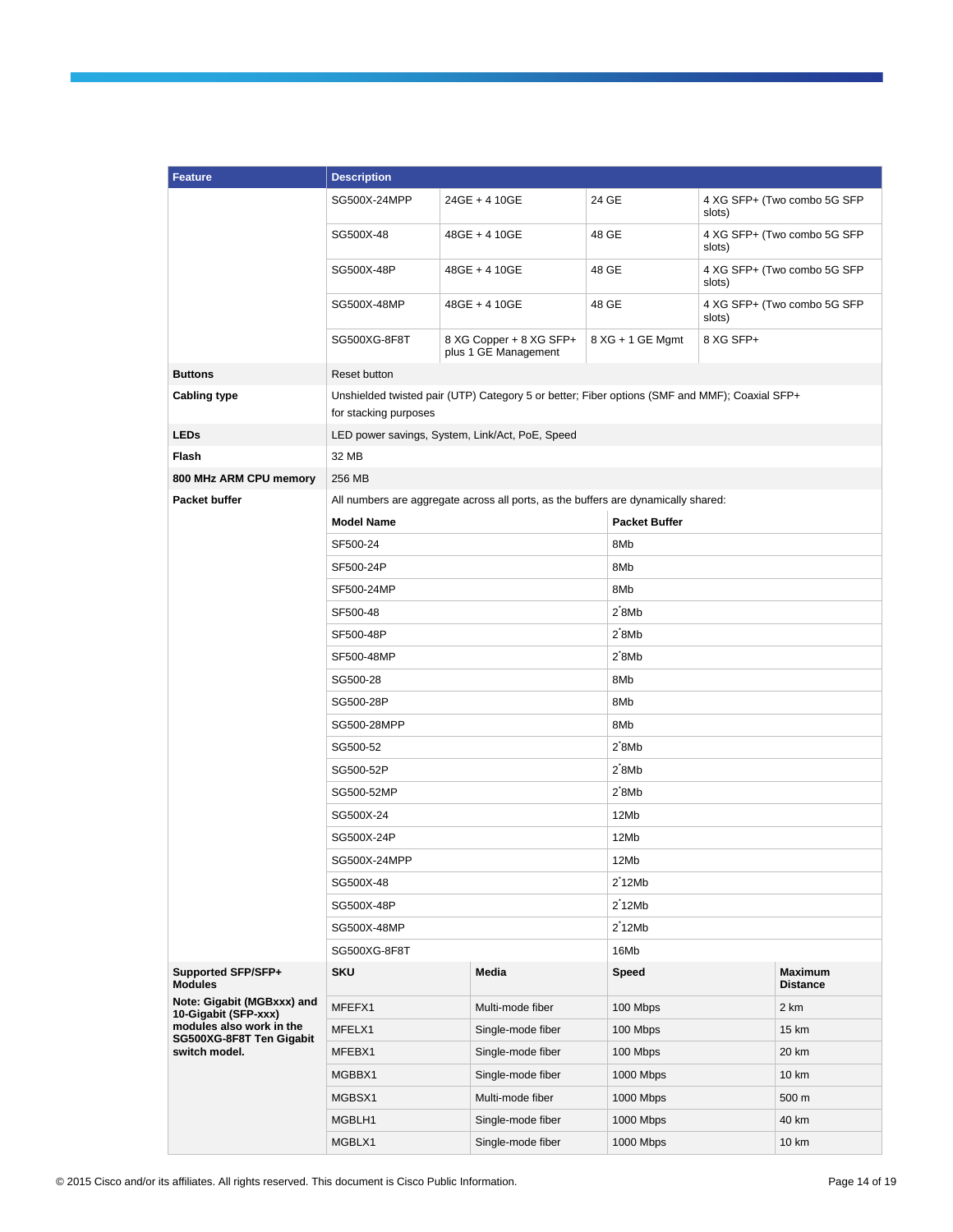| <b>Feature</b>                                    | <b>Description</b>                                                                             |                                 |                                                                                      |                |  |
|---------------------------------------------------|------------------------------------------------------------------------------------------------|---------------------------------|--------------------------------------------------------------------------------------|----------------|--|
|                                                   | MGBT1                                                                                          | UPT cat 5                       | 1000 Mbps                                                                            | 100 m          |  |
|                                                   | SFP-H10GB-CU1M                                                                                 | Copper coax                     | 5G (Sx500)/10G (SG500X)                                                              | 1 <sub>m</sub> |  |
|                                                   | SFP-H10GB-CU3M                                                                                 | Copper coax                     | 5G (Sx500)/10G (SG500X)                                                              | 3 <sub>m</sub> |  |
|                                                   | SFP-H10GB-CU5M                                                                                 | Copper coax                     | 5G (Sx500)/10G (SG500X)                                                              | 5 <sub>m</sub> |  |
|                                                   | SFP-10G-SR                                                                                     | Multi-mode fiber                | 10 Gig                                                                               | 400 m          |  |
|                                                   | SFP-10G-LR                                                                                     | Single-mode fiber               | 10 Gig                                                                               | 10 km          |  |
|                                                   | SFP-10G-LRM                                                                                    | Single-mode/multi-mode<br>fiber | 10 Gig                                                                               | 300 m          |  |
| <b>Stack Connection Options</b>                   |                                                                                                |                                 |                                                                                      |                |  |
|                                                   | 500                                                                                            |                                 | 500X                                                                                 |                |  |
| 500                                               | 5G copper - SFP-H10GB-CUxM<br>1G fiber or copper - MGBxxx<br>1G Base-T - embedded RJ45 (S1/S2) |                                 | 5G copper - SFP-H10GB-CUxM<br>1G fiber or copper - MGBxxx                            |                |  |
| 500X                                              | 5G copper - SFP-H10GB-CUxM<br>1G fiber or copper - MGBxxx                                      |                                 | 10G copper - SFP-H10GB-CUxM<br>10G Fiber - SFP-10G-xx<br>1G fiber or copper - MGBxxx |                |  |
| Environmental                                     |                                                                                                |                                 |                                                                                      |                |  |
| <b>Unit Dimensions</b><br>$(W \times H \times D)$ | <b>Model Name</b>                                                                              |                                 | <b>Unit Dimensions</b>                                                               |                |  |
|                                                   | SF500-24                                                                                       |                                 | 440 x 44 x 257 mm                                                                    |                |  |
|                                                   | SF500-24P                                                                                      |                                 | 440 x 44 x 257 mm                                                                    |                |  |
|                                                   | SF500-24MP                                                                                     |                                 | 440 x 44 x 257 mm                                                                    |                |  |
|                                                   | SF500-48                                                                                       |                                 | 440 x 44 x 257 mm                                                                    |                |  |
|                                                   | SF500-48P                                                                                      |                                 | 440 x 44 x 350 mm                                                                    |                |  |
|                                                   | SF500-48MP                                                                                     |                                 | 440 x 44 x 350 mm                                                                    |                |  |
|                                                   | SG500-28                                                                                       |                                 | 440 x 44 x 257 mm                                                                    |                |  |
|                                                   | SG500-28P                                                                                      |                                 | 440 x 44 x 257 mm                                                                    |                |  |
|                                                   | SG500-28MPP                                                                                    |                                 | 440 x 44 x 350 mm                                                                    |                |  |
|                                                   | SG500-52                                                                                       |                                 | 440 x 44 x 257 mm                                                                    |                |  |
|                                                   | SG500-52P                                                                                      |                                 | 440 x 44 x 350 mm                                                                    |                |  |
|                                                   | SG500-52MP                                                                                     |                                 | 440 x 44 x 350 mm                                                                    |                |  |
|                                                   | SG500X-24                                                                                      |                                 | 440 x 44 x 257 mm                                                                    |                |  |
|                                                   | SG500X-24P                                                                                     |                                 | 440 x 44 x 350 mm                                                                    |                |  |
|                                                   | SG500X-24MPP                                                                                   |                                 | 440 x 44 x 350 mm                                                                    |                |  |
|                                                   | SG500X-48                                                                                      |                                 | 440 x 44 x 257 mm                                                                    |                |  |
|                                                   | SG500X-48P                                                                                     |                                 | 440 x 44 x 350 mm                                                                    |                |  |
|                                                   | SG500X-48MP                                                                                    |                                 | 440 x 44 x 350 mm                                                                    |                |  |
|                                                   | SG500XG-8F8T                                                                                   |                                 | 440 x 44 x 350 mm                                                                    |                |  |
| Unit weight                                       | <b>Model Name</b>                                                                              |                                 | Unit Weight                                                                          |                |  |
|                                                   | SF500-24                                                                                       |                                 | 3.09 kg                                                                              |                |  |
|                                                   | SF500-24P                                                                                      |                                 | 3.73 kg                                                                              |                |  |
|                                                   | SF500-24MP                                                                                     |                                 | 4.35 kg                                                                              |                |  |
|                                                   | SF500-48                                                                                       |                                 | 3.43 kg                                                                              |                |  |
|                                                   | SF500-48P                                                                                      |                                 | 5.61 kg                                                                              |                |  |
|                                                   | SF500-48MP                                                                                     |                                 | 5.52 kg                                                                              |                |  |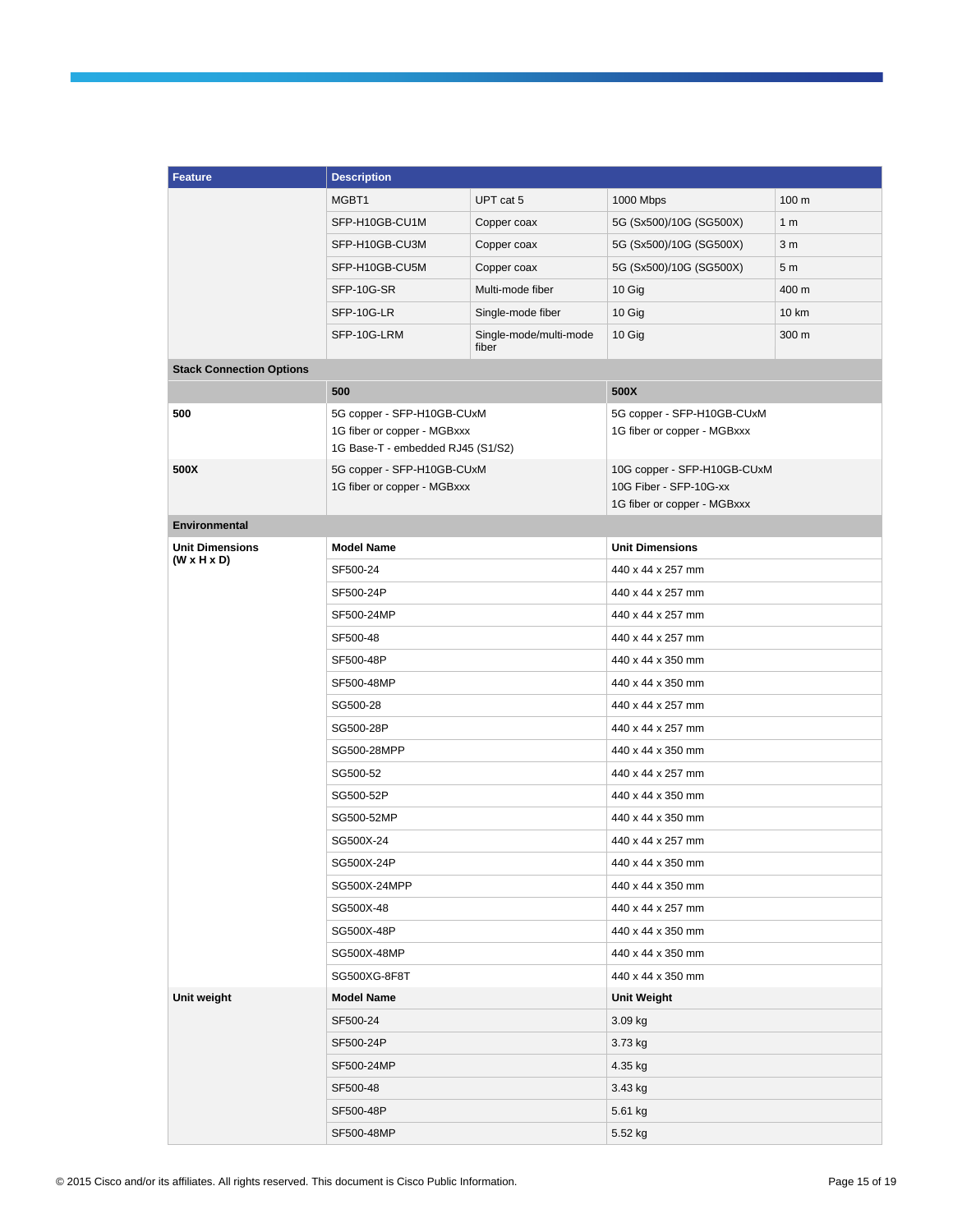| <b>Feature</b>                  | <b>Description</b>                                                                                                                                                                                                                                                                    |                                        |                                                |                     |  |
|---------------------------------|---------------------------------------------------------------------------------------------------------------------------------------------------------------------------------------------------------------------------------------------------------------------------------------|----------------------------------------|------------------------------------------------|---------------------|--|
|                                 | SG500-28                                                                                                                                                                                                                                                                              |                                        | 3.4 kg                                         |                     |  |
|                                 | SG500-28P                                                                                                                                                                                                                                                                             |                                        | $3.95$ kg                                      |                     |  |
|                                 | SG500-28MPP                                                                                                                                                                                                                                                                           |                                        | 5.28 kg                                        |                     |  |
|                                 | SG500-52                                                                                                                                                                                                                                                                              |                                        | 3.95 kg                                        |                     |  |
|                                 | SG500-52P                                                                                                                                                                                                                                                                             |                                        | 5.61 kg                                        |                     |  |
|                                 | SG500-52MP                                                                                                                                                                                                                                                                            |                                        | 5.6 kg                                         |                     |  |
|                                 | SG500X-24                                                                                                                                                                                                                                                                             |                                        | 3.45 kg                                        |                     |  |
|                                 | SG500X-24P                                                                                                                                                                                                                                                                            |                                        | 5.25 kg                                        |                     |  |
|                                 | SG500X-24MPP                                                                                                                                                                                                                                                                          |                                        | 4.61 kg                                        |                     |  |
|                                 | SG500X-48                                                                                                                                                                                                                                                                             |                                        | 4.01 kg                                        |                     |  |
|                                 | SG500X-48P                                                                                                                                                                                                                                                                            |                                        | 5.74 kg                                        |                     |  |
|                                 | SG500X-48MP                                                                                                                                                                                                                                                                           |                                        | 5.43 kg                                        |                     |  |
|                                 | SG500XG-8F8T                                                                                                                                                                                                                                                                          |                                        | 5.25 kg                                        |                     |  |
| Power                           | 100-240V 47-63 Hz, internal, universal                                                                                                                                                                                                                                                |                                        |                                                |                     |  |
| <b>Certification</b>            | UL (UL 60950), CSA (CSA 22.2), CE mark, FCC Part 15 (CFR 47) Class A                                                                                                                                                                                                                  |                                        |                                                |                     |  |
| <b>Operating temperature</b>    | SF500-24, SF500-24P, SF500-48, SF500-48P, SG500-28, SG500-28P, SG500-52, SG500-52P, SG500X-24,<br>SG500X-24P, SG500X-48, SG500X-48P<br>32°to 104°F (0°to 40°C)<br>SG500-28MPP, SG500-52MP, SG500XG-8F8T, SF500-24MP, SF500-48MP, SG500X-24MPP, SG500X-48MP<br>32°to 122°F (0°to 50°C) |                                        |                                                |                     |  |
| Storage temperature             | -4°to 158°F (-20°to 70°C)                                                                                                                                                                                                                                                             |                                        |                                                |                     |  |
| <b>Operating humidity</b>       | 10% to 90%, relative, noncondensing                                                                                                                                                                                                                                                   |                                        |                                                |                     |  |
| <b>Storage humidity</b>         | 10% to 90%, relative, noncondensing                                                                                                                                                                                                                                                   |                                        |                                                |                     |  |
| Acoustic noise and mean         | <b>Model Name</b>                                                                                                                                                                                                                                                                     | Fan (Number)                           | <b>Acoustic Noise</b>                          | MTBF @ 40°C (Hours) |  |
| time between failures<br>(MTBF) | SF500-24                                                                                                                                                                                                                                                                              | No fan                                 | N/A                                            | 210,801.7           |  |
|                                 | SF500-24P                                                                                                                                                                                                                                                                             | 2 pcs/6300rpm<br>No fan speed control  | 41 dB                                          | 260,626.2           |  |
|                                 | SF500-24MP                                                                                                                                                                                                                                                                            | 2pcs                                   | 44 dB                                          | 514157 (at 50C)     |  |
|                                 | SF500-48                                                                                                                                                                                                                                                                              | No fan                                 | N/A                                            | 131,127.2           |  |
|                                 | SF500-48P                                                                                                                                                                                                                                                                             | 3 pcs/9500rpm and fan<br>speed control | $30^{\circ}$ C=43dB<br>$40^{\circ}$ C=54.5dB   | 147,998.3           |  |
|                                 | SF500-48MP                                                                                                                                                                                                                                                                            | 3 pcs                                  | 46.9 dB                                        | 322111 (at 50C)     |  |
|                                 | SG500-28                                                                                                                                                                                                                                                                              | No fan                                 | N/A                                            | 141,161.0           |  |
|                                 | SG500-28P                                                                                                                                                                                                                                                                             | 2 pcs/6300rpm<br>No fan speed control  | 41.2 dB                                        | 253,175.1           |  |
|                                 | SG500-28MPP                                                                                                                                                                                                                                                                           | 2 pcs/6300rpm<br>No fan speed control  | 41.2 dB                                        | 188,722 (at 50C)    |  |
|                                 | SG500-52                                                                                                                                                                                                                                                                              | 2 pcs/5000rpm<br>No fan speed control  | 41.3dB                                         | 154,250.1           |  |
|                                 | SG500-52P                                                                                                                                                                                                                                                                             | 4 pcs/9500rpm and fan<br>speed control | $30^{\circ}$ C=41.1dB<br>$40^{\circ}$ C=54.8dB | 143,124.8           |  |
|                                 | SG500-52MP                                                                                                                                                                                                                                                                            | 4 pcs/9500rpm and fan<br>speed control | $30^{\circ}$ C=41.1dB<br>40°C=54.8dB           | 186,968 (at 50C)    |  |
|                                 | SG500X-24                                                                                                                                                                                                                                                                             | 1 pcs/6300rpm<br>No fan speed control  | 40.2dB                                         | 246,188.2           |  |
|                                 | SG500X-24P                                                                                                                                                                                                                                                                            | 3 pcs/9500rpm and fan<br>speed control | $30^{\circ}$ C=40.1dB<br>40°C=52.2dB           | 132,225.7           |  |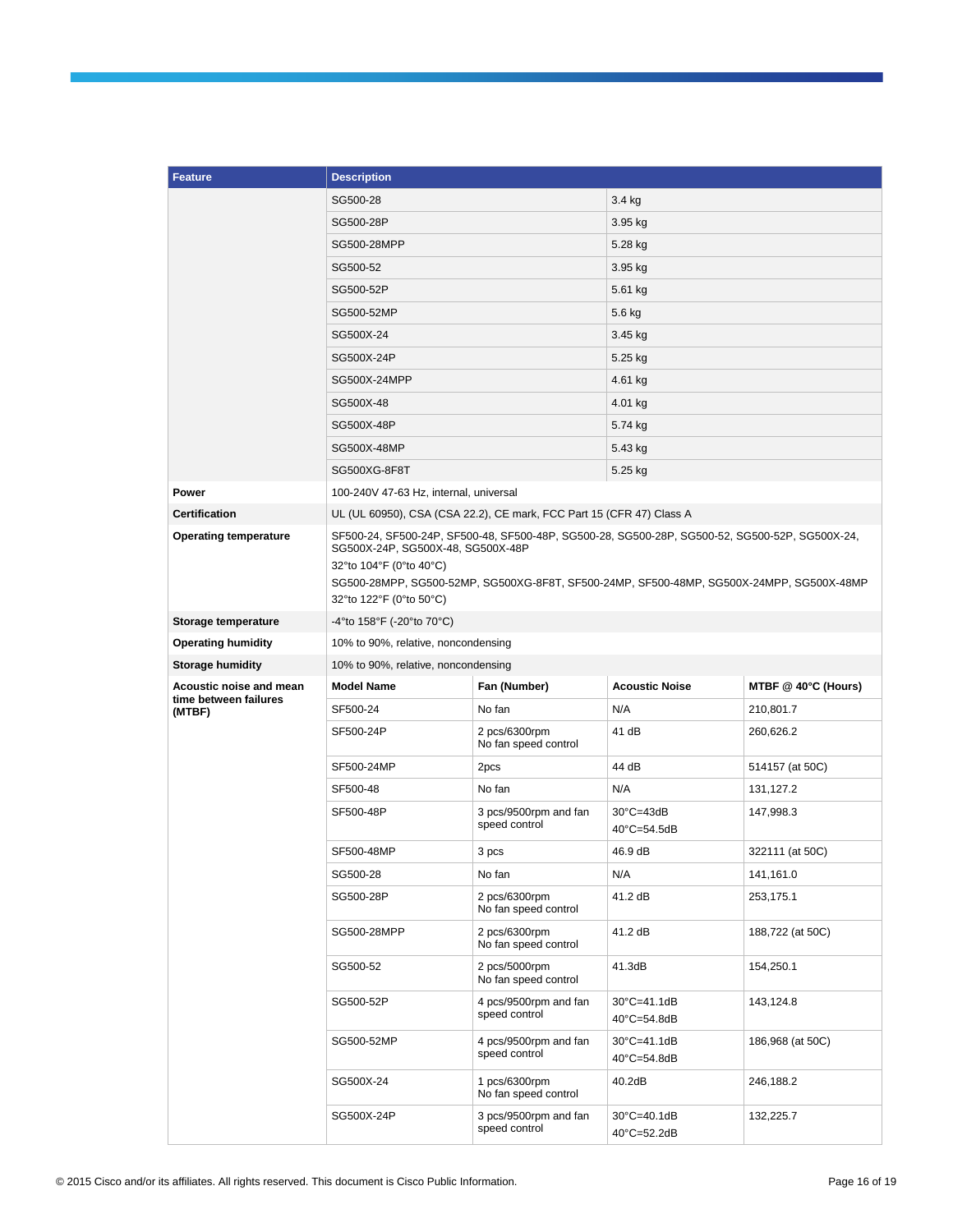| <b>Feature</b> | <b>Description</b>                                                                                     |                                        |                                                |                  |  |
|----------------|--------------------------------------------------------------------------------------------------------|----------------------------------------|------------------------------------------------|------------------|--|
|                | SG500X-24MPP                                                                                           | 3pcs                                   | 46.4 dB                                        | 428,088 (at 50C) |  |
|                | SG500X-48                                                                                              | 2 pcs/5000rpm<br>No fan speed control  | 41.1dB                                         | 166,796.4        |  |
|                | SG500X-48P                                                                                             | 4 pcs/9500rpm and fan<br>speed control | $30^{\circ}$ C=40.9dB<br>$40^{\circ}$ C=54.2dB | 137.246.1        |  |
|                | SG500X-48MP                                                                                            | 4 pcs                                  | 46.4 dB                                        | 307978 (at 50C)  |  |
|                | SG500XG-8F8T                                                                                           | 4 pcs/9500rpm and fan<br>speed control | $30^{\circ}$ C=41.7dB<br>$40^{\circ}$ C=55.3dB | 131,290 (at 50C) |  |
| Warranty       | Limited lifetime with next-business-day advance replacement (where available, otherwise same day ship) |                                        |                                                |                  |  |

#### **Package Contents**

- Cisco Small Business 500/500X Series Stackable Managed Switch
- Power cord
- Mounting kit included with all models
- Serial cable
- CD-ROM with user documentation (PDF) included
- Quick Start Guide

# **Minimum Requirements**

- Web browser: Mozilla Firefox version 8 or later; Microsoft Internet Explorer version 7 or later, Safari, Chrome
- Category 5 Ethernet network cable
- TCP/IP, network adapter, and network operating system (such as Microsoft Windows, Linux, or Mac OS X) installed

# Ordering Information

| Table 2. | Cisco 500 Series Switches Ordering Information |  |  |
|----------|------------------------------------------------|--|--|
|          |                                                |  |  |

| <b>Model Name</b>       | <b>Product Order ID Number</b> | <b>Description</b>                                                                                                   |  |  |  |
|-------------------------|--------------------------------|----------------------------------------------------------------------------------------------------------------------|--|--|--|
| <b>Fast Ethernet</b>    |                                |                                                                                                                      |  |  |  |
| SF500-24                | SF500-24-K9                    | • 24 10/100 ports<br>• 4 Gigabit Ethernet (2 combo Gigabit Ethernet + 2 1 GE/5 GE SFP)                               |  |  |  |
| SF500-24P               | SF500-24P-K9                   | • 24 10/100 PoE+ ports<br>• 4 Gigabit Ethernet (2 combo Gigabit Ethernet + 2 1GE/5GE SFP)                            |  |  |  |
| SF500-24MP              | SF500-24MP-K9                  | • 24 10/100 POE+ ports with 370W power budget<br>• 4 Gigabit Ethernet (2 combo Gigabit Ethernet + 2 1 GE/5 GE SFP)   |  |  |  |
| SF500-48                | SF500-48-K9                    | • 48 10/100 ports<br>• 4 Gigabit Ethernet (2 combo Gigabit Ethernet + 2 1 GE/5 GE SFP)                               |  |  |  |
| SF500-48P               | SF500-48P-K9                   | • 48 10/100 PoE+ ports<br>• 4 Gigabit Ethernet (2 combo Gigabit Ethernet + 2 1GE/5GE SFP)                            |  |  |  |
| SF500-48MP              | SF500-48MP-K9                  | • 48 10/100 POE+ ports with 740W power budget<br>• 4 Gigabit Ethernet (2 combo Gigabit Ethernet + 2 1 GE/5 GE SFP)   |  |  |  |
| <b>Gigabit Ethernet</b> |                                |                                                                                                                      |  |  |  |
| SG500-28                | SG500-28-K9                    | • 24 10/100/1000 ports<br>• 4 Gigabit Ethernet (2 combo Gigabit Ethernet + 2 1GE/5GE SFP)                            |  |  |  |
| SG500-28P               | SG500-28P-K9                   | • 24 10/100/1000 PoE+ ports with 180W power budget<br>• 4 Gigabit Ethernet (2 combo Gigabit Ethernet+ 2 1GE/5GE SFP) |  |  |  |
| SG500-28MPP             | SG500-28MPP-K9                 | • 24 10/100/1000 PoE+ ports with 740W power budget<br>• 4 Gigabit Ethernet (2 combo Gigabit Ethernet+ 2 1GE/5GE SFP) |  |  |  |
| SG500-52                | SG500-52-K9                    | • 48 10/100/1000 ports<br>• 4 Gigabit Ethernet (2 combo Gigabit Ethernet + 2 1GE/5GE SFP)                            |  |  |  |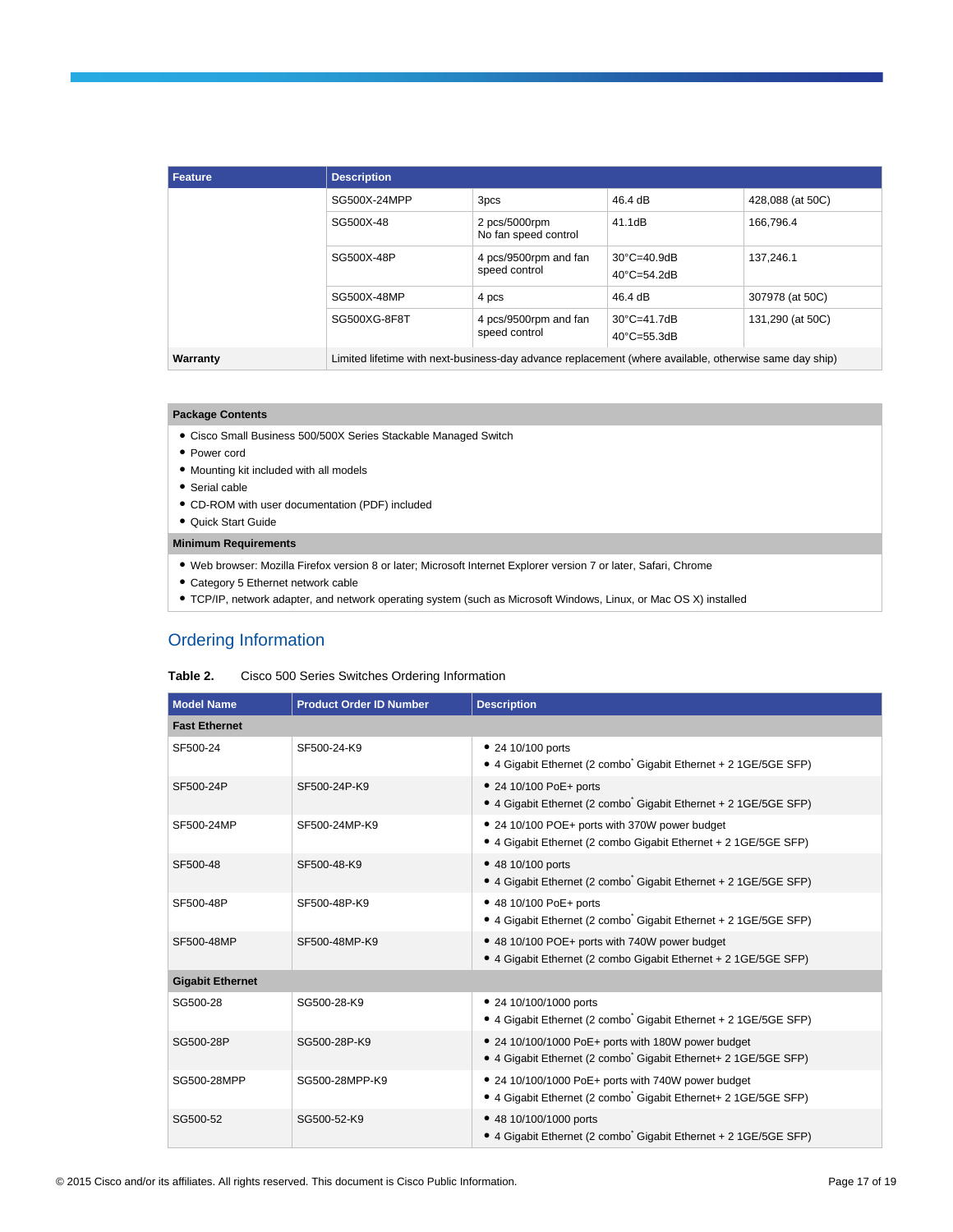| <b>Model Name</b>                               | <b>Product Order ID Number</b> | <b>Description</b>                                                                                                                             |  |  |  |
|-------------------------------------------------|--------------------------------|------------------------------------------------------------------------------------------------------------------------------------------------|--|--|--|
| SG500-52P                                       | SG500-52P-K9                   | • 48 10/100/1000 PoE+ ports with 375W power budget<br>• 4 Gigabit Ethernet (2 combo <sup>®</sup> Gigabit Ethernet+ 2 1GE/5GE SFP)              |  |  |  |
| SG500-52MP                                      | SG500-52MP-K9                  | • 48 10/100/1000 PoE+ ports with 740W power budget<br>• 4 Gigabit Ethernet (2 combo Gigabit Ethernet+ 2 1GE/5GE SFP)                           |  |  |  |
| <b>Gigabit Ethernet with 10 Gigabit Uplinks</b> |                                |                                                                                                                                                |  |  |  |
| SG500X-24                                       | SG500X-24-K9                   | • 24 10/100/1000 ports<br>• 410 Gigabit Ethernet SFP+ (210 GE+ 210GE/5GE-Stacking Combo)                                                       |  |  |  |
| SG500X-24P                                      | SG500X-24P-K9                  | • 24 10/100/1000 PoE+ ports with 375W power budget<br>• 410 Gigabit Ethernet SFP+ (210 GE+ 210GE/5GE-Stacking Combo)                           |  |  |  |
| SG500X-24MPP                                    | SG500X-24MPP-K9                | • 24 10/100/1000 PoE+ ports with 740W power budget<br>• 410 Gigabit Ethernet SFP+ (210 GE+ 210GE/5GE-Stacking Combo)                           |  |  |  |
| SG500X-48                                       | SG500X-48-K9                   | • 48 10/100/1000 ports<br>• 410 Gigabit Ethernet SFP+ (210 GE+ 210GE/5GE-Stacking Combo)                                                       |  |  |  |
| SG500X-48P                                      | SG500X-48P-K9                  | • 48 10/100/1000 PoE+ ports with 375W power budget<br>• 410 Gigabit Ethernet SFP+ (210 GE+ 210GE/5GE-Stacking Combo)                           |  |  |  |
| SG500X-48MP                                     | SG500X-48MP-K9                 | • 48 10/100/1000 PoE+ ports with 740W power budget<br>• 410 Gigabit Ethernet SFP+ (210 GE+ 210GE/5GE-Stacking Combo)                           |  |  |  |
| 10 Gigabit Ethernet                             |                                |                                                                                                                                                |  |  |  |
| SG500XG-8F8T                                    | SG500XG-8F8T-K9                | • 8 <sup>'</sup> 10 Gigabit Ethernet 10GBase-T copper port<br>• 8 10 Gigabit Ethernet SFP+ (dedicated)<br>• 1 Gigabit Ethernet management port |  |  |  |

\* Each combo mini-GBIC port has one 10/100/1000 copper Ethernet port and one mini-GBIC/SFP Gigabit Ethernet slot, with one port active at a time.

## **An Advanced Technology Backbone for Growing Businesses**

Growth is never a bad thing. But as you gain new customers and a higher profile, you need a business technology platform capable of delivering a higher level of service and reliability. With more users, more devices and applications, and more exposure to security threats, a switching platform designed for a smaller operation simply cannot meet your growing needs. It's time for a network that will support your business as you take it to the next level. Cisco 500 and 500X Series switches provide the advanced feature set, reliability, and investment protection your business needs, today and in the future.

## Cisco Capital

#### **Financing to Help You Achieve Your Objectives**

Cisco Capital can help you acquire the technology you need to achieve your objectives and stay competitive. We can help you reduce CapEx. Accelerate your growth. Optimize your investment dollars and ROI. Cisco Capital financing gives you flexibility in acquiring hardware, software, services, and complementary third-party equipment. And there's just one predictable payment. Cisco Capital is available in more than 100 countries. [Learn more.](http://www.cisco.com/web/ciscocapital/americas/us/index.html)

# For More Information

To find out more about the Cisco 500 Series, visit [http://www.cisco.com/go/500switches.](http://www.cisco.com/go/500switches)

To learn about other products and solutions in the Cisco Small Business portfolio, visit [http://www.cisco.com/go/smallbusiness.](http://www.cisco.com/go/smallbusiness)